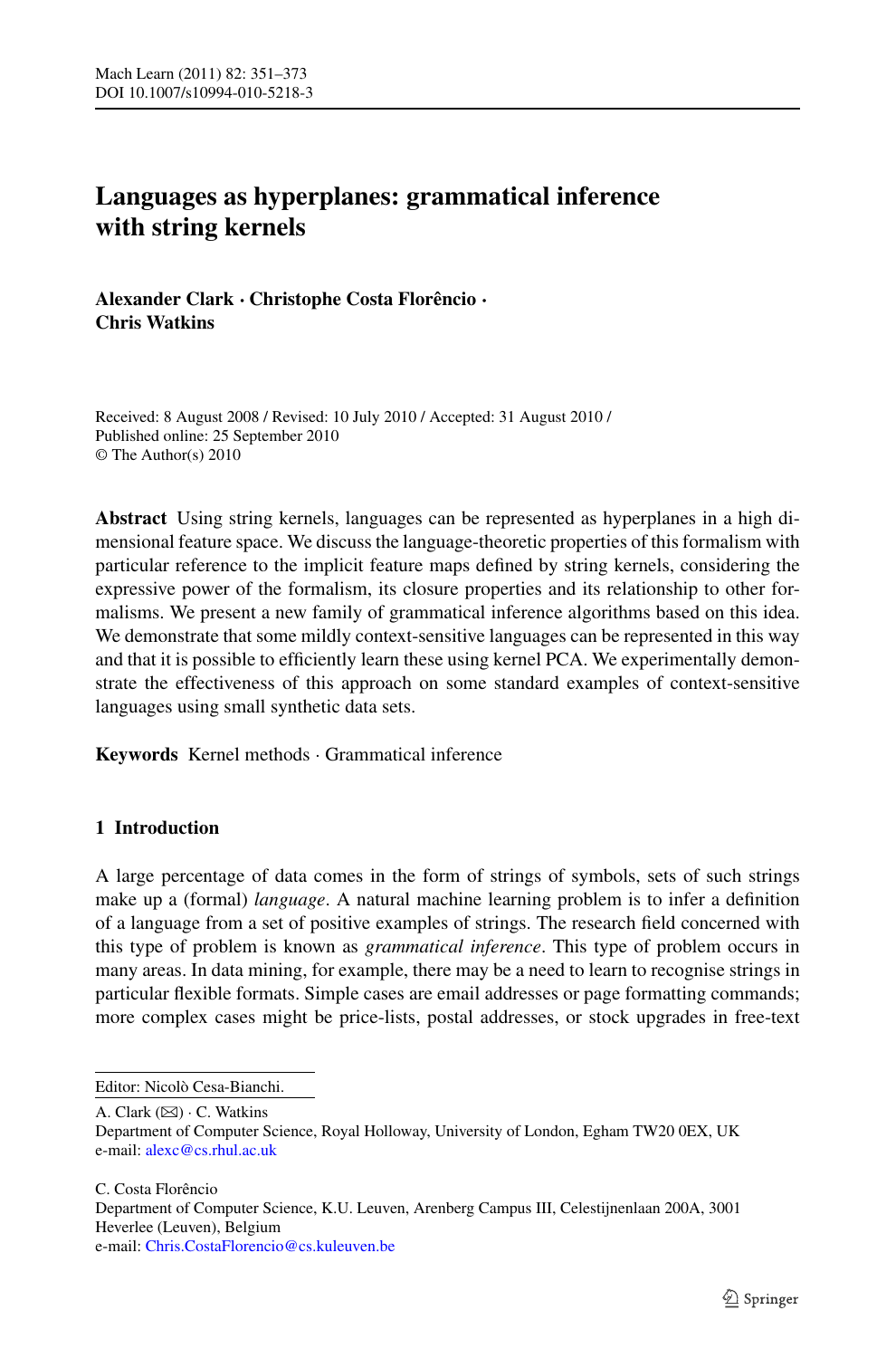broker reports. Many similar problems occur in bioinformatics and other branches of computational biology. A well-known example is finding rules for protein folding: the relation between a chain of amino acids that make up a polypeptide and the way it folds into a three-dimensional structure is still not completely understood.

The types of languages that we are interested in are in general infinite or very large, and thus the problem is one of finding a compact representation for the language. The most wellknown and well-studied classes of representations are those in the Chomsky-Schützenberger hierarchy (Chomsky [1956](#page-21-0)): regular grammars, context-free grammars, context-sensitive grammars and unrestricted rewriting systems.

Grammatical inference algorithms for regular languages are now well understood, either using state merging algorithms for deterministic finite state automata (Clark and Thollard [2004\)](#page-21-1), or using Hidden Markov Models (HMMs), the non-deterministic equivalent, with the EM algorithm. For context-free languages, some recent approaches have had some limited success (Starkie et al. [2004;](#page-22-0) Clark [2006,](#page-21-2) [2007;](#page-21-3) Clark and Eyraud [2007](#page-21-4)). However, it is known that the class of context-free grammars is extremely powerful and it is unlikely that algorithms exists that can learn the whole class of such languages. For context-sensitive languages, there are only a few positive theoretical results and no practical algorithms.

The particular problem domain that we are concerned with is that of natural language, and here the problem is much more acute. It is well-known that certain features of natural language cannot be described by context-free grammars but require the power of mildly context-sensitive grammars.

Rather than searching for algorithms to learn this whole class, which seems unlikely to be a successful research strategy, we follow another route: we consider an entirely different family of representations for which straightforward learning algorithms exist. The representation we use is a feature map from the set of strings into a Hilbert space. A language is then identified with the set of strings whose images lie in some region of this space. More specifically, in this paper we restrict ourselves to those languages defined by hyperplanes in the feature space.

We present and discuss computational experiments on a range of synthetic examples of languages chosen to be at different levels of the Chomsky hierarchy. We compare the performance of the new techniques with HMMs and PCFGs.

Our experiments may appear non-standard to machine learning researchers. We learn from just positive examples for two reasons: first, this is a standard approach in linguistically motivated theories of language learning, and second, because informative negative examples—"near misses"—may be difficult to generate, and they are rare in practice. We do of course generate negative examples as part of the test data.

A second way in which we depart from the conventions of kernel learning experiments is that we seek language descriptions as hyperplanes in the feature space, rather than as the more conventional half-spaces or clusters. Equality constraints are easy to interpret in simple cases, and can represent many of the particular languages we are interested in, though in other cases inequality constraints are necessary.

Thirdly, we use synthetic data generated from languages of known structure, rather than naturally occurring data. Our experiments are designed to explore the sorts of languages that this technique can learn rather than to demonstrate the utility of these methods on practical problems, an issue that we will address in future work. Still, our results are already highly relevant to some issues in language learnability (Gentner et al. [2006\)](#page-21-5).

We seek learnable representations that are sufficiently expressive to represent these mildly context-sensitive languages. A key example which we shall return to is from Swiss German (Shieber [1985](#page-22-1); Huybregts [1984](#page-21-6)), though similar phenomena occur in Dutch. Abstracting away from some details, Swiss German has some subordinate clauses where a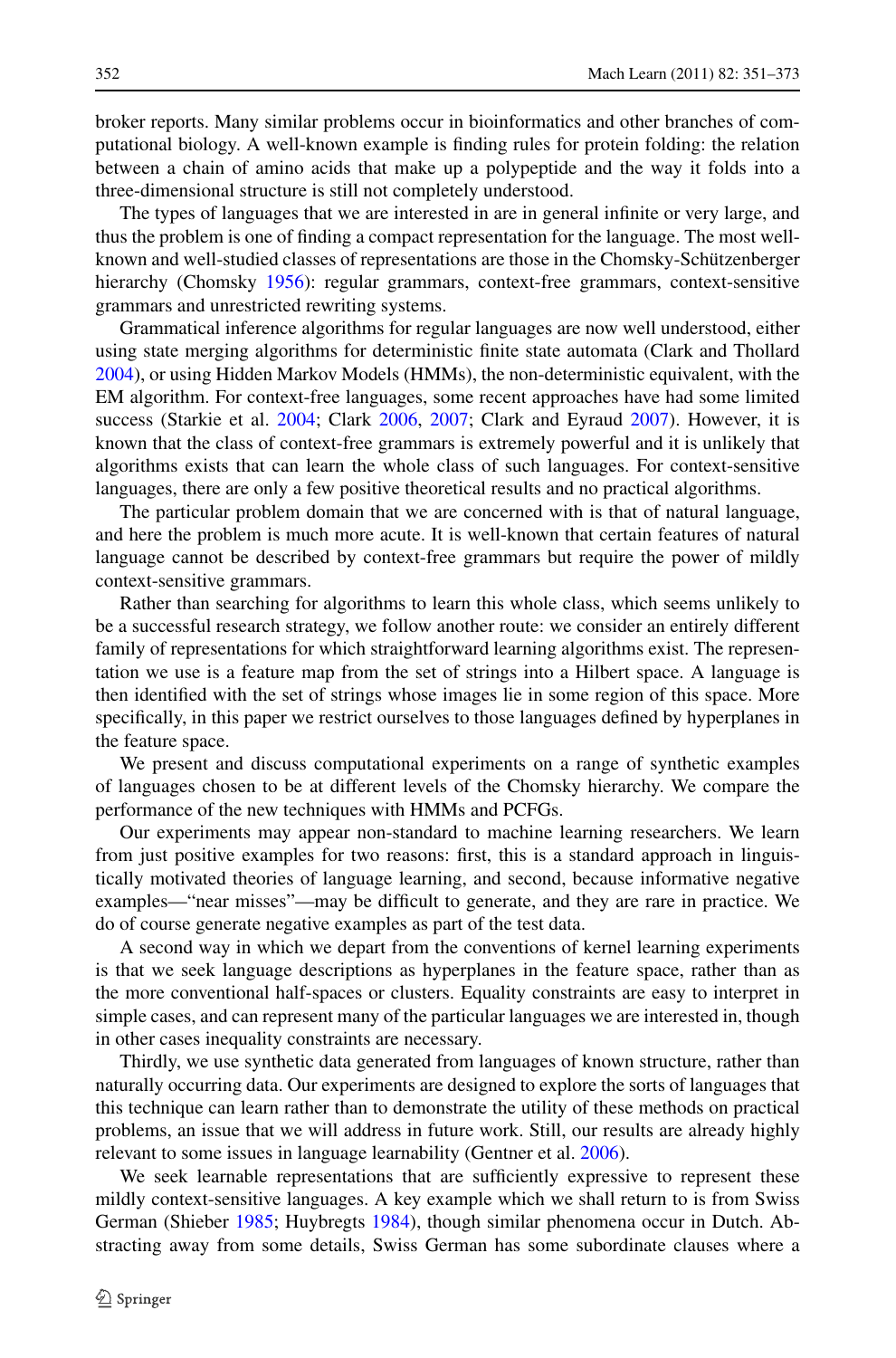sequence of nounphrases can be followed by a sequence of verbs, of the same length, but where there are agreement constraints between the nouns and the verbs. Particular verbs require their corresponding nouns to be marked as a particular case, accusative or dative. Thus if we represent verbs by  $V_{acc}$ ,  $V_{dat}$  where the subscript indicates the required case of the argument, and the nouns by  $N_{acc}$ ,  $N_{dat}$ , the grammatical sentences are of the form  $N_{acc}N_{dat}N_{dat}V_{acc}V_{dat}$ , i.e. the sequence of nouns must agree with the sequence of verbs in the same order. No other orders are allowed, and there is no strict upper bound on the length of this construction, which is known as (serial) crossing dependencies. It is easy to see that this is not a context-free language through the application of a pumping lemma. It currently appears that all known non context-free phenomena in language<sup>[1](#page-2-0)</sup> lie within the class of mildly context-sensitive languages, a class of languages defined by a number of weakly equivalent formalisms such as linear indexed grammars, tree adjoining grammars etc. These languages also include other non-context-free languages such as  $\{a^n b^n c^n \mid n > 0\}$ .

Modeling the acquisition of natural languages by children, or acquiring representations of natural language for NLP tasks will eventually require formalisms that can represent these structures, together with learning algorithms capable of acquiring them from observable data. It is also worth noting that some phenomena in computational biology, such as pseudoknots, also require expressive power beyond CFGs (Uemura et al. [1999](#page-22-2)).

Formally we situate our work in the context of classical grammatical inference from positive data: given an unknown language, and a finite sample of strings drawn from that language, and *without* any negative data, i.e., strings not in the language and marked as such, we wish to have an algorithm that can acquire a representation of the language that will enable us to determine whether a new string is in the language or not. The desiderata for such an algorithm include: reasonable observed sample complexity under natural distributions, polynomial computational complexity, insensitivity to small amounts of noise, and convergence over a sufficiently large class of languages.

#### 1.1 Techniques

The familiar representations of languages are rewriting systems and automata of various types. These two families of representations converge at various points to yield the wellknown Chomsky hierarchy. Unfortunately even low levels of the hierarchy are sufficiently powerful to represent cryptographically hard problems when considered as learning problems (Kearns and Valiant [1989](#page-21-7)).

<span id="page-2-0"></span>A completely different approach is to represent languages through linear constraints on the substrings (Salomaa [2005\)](#page-22-3). As a trivial example, consider the language over the alphabet {*a,b*} consisting of equal numbers of *a*s and *b*s in any order: example strings are *bbaa*, *ab*, *ababba* etc. This is a context-free language, and can be defined either as a pushdown automaton or a more complicated context-free grammar.<sup>[2](#page-2-1)</sup> However, we can also clearly represent this directly as the set of all strings that satisfy a certain linear equation on the occurrences of the symbols *a* and *b*,  $L = \{u \in \{a, b\}^*\mid |u|_a = |u|_b\}$  where we write  $|u|_a$  for the number of times *a* occurs in *u*.

<span id="page-2-1"></span>Given this representation, a grammatical inference algorithm instantly suggests itself: map the strings into a certain vector space, and look for a low-dimensional subspace that

<sup>&</sup>lt;sup>1</sup>We note a few exceptions whose status is questionable, such as suffix stacking in Old Georgian and a fraction of the Chinese number system.

<sup>2</sup>In fact, Asveld ([2006\)](#page-20-0) shows that the size of context-free grammars that generate just all permutations of *n* different symbols grows by a function exponential in *n*.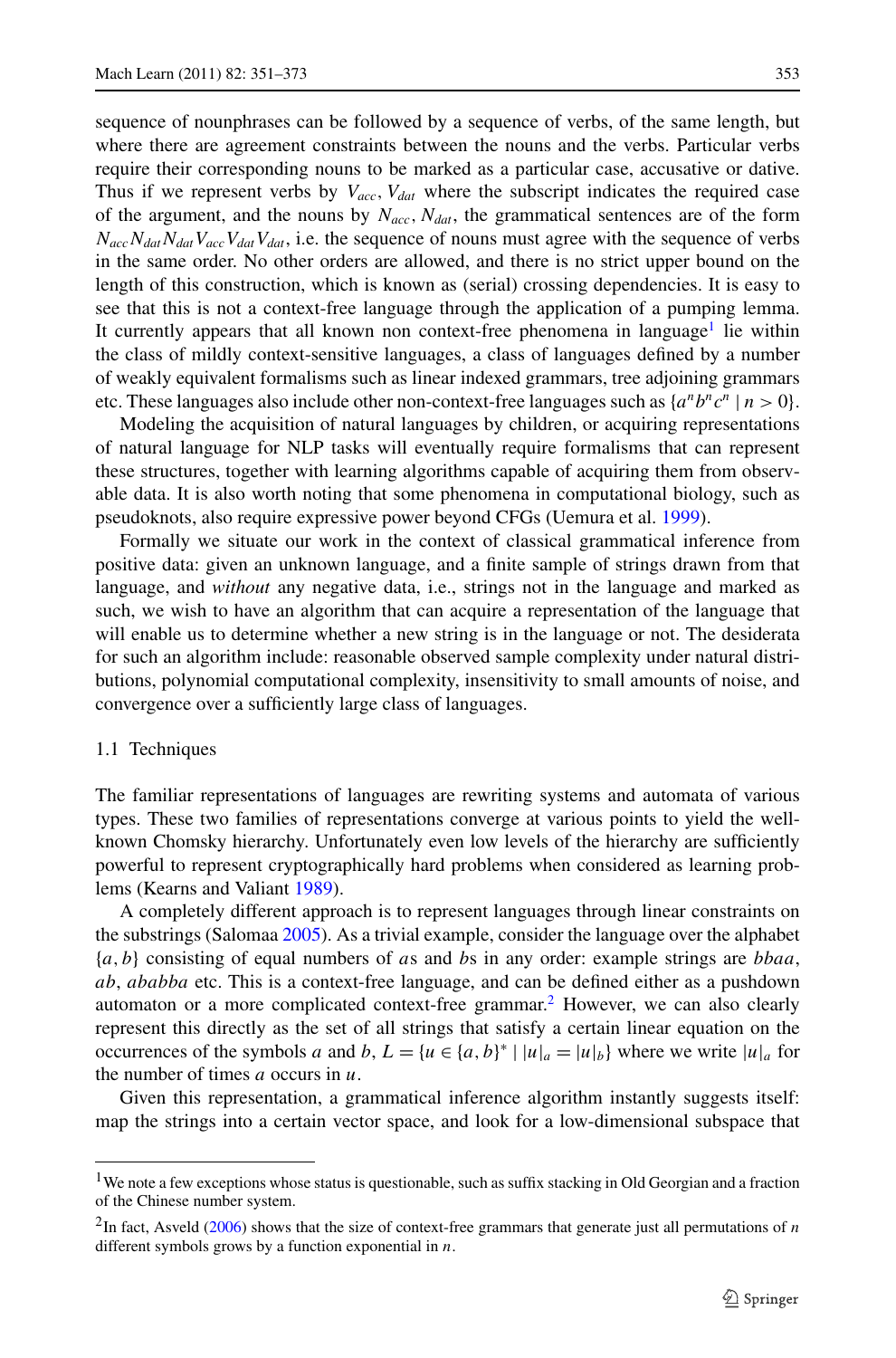the data lie in. In this case the Parikh map (Parikh [1966](#page-21-8)) is sufficient, but other languages will require the use of counts of substrings of length greater than one. In this case we can use the implicit feature map defined by a string kernel, and, where appropriate, work in the dual representation. Our technique combines two well-understood techniques: kernel PCA (Schölkopf et al. [1998\)](#page-22-4) together with string kernels (Watkins [2000;](#page-22-5) Lodhi et al. [2002](#page-21-9)).

1.2 Previous work

Complementary ideas are explored in Kontorovich et al. [\(2006](#page-21-10)), Cortes et al. [\(2007](#page-21-11)), however their approach is based on half-spaces. In contrast to our approach, the setting is supervised learning (using an SVM), so both positive and negative data is required. A generalization of the kernel used in Kontorovich et al. ([2006\)](#page-21-10), the regular finite cover embedding, has been shown to restrict the learnable class of languages to the regular languages. By contrast, our approach allows unsupervised learning of more expressive languages, more specifically of mildly context-sensitive languages.

### 1.3 Outline

<span id="page-3-0"></span>The rest of the paper is arranged as follows. In Sect. [2](#page-3-0) we will introduce some notation and define the various string kernels we will use. In Sect. [3](#page-4-0) we will discuss the representational power of these hyperplanes, defined in terms of several different kernels, in language theoretic terms. In Sect. [4](#page-9-0) we will discuss the formal learnability of the formalism in both a PAC learning framework and an identification in the limit framework and in Sect. [5](#page-14-0) we will present some empirical work we have done, showing the effectiveness of our approach on several synthetic data sets.

### **2 Preliminaries**

An alphabet  $\Sigma$  is a non-empty finite set of symbols, often called letters. The set of all strings over  $\Sigma$ , written  $\Sigma^*$ , is defined as the free monoid over  $\Sigma$  with null, the empty string, written as  $\epsilon$ . The length of a string is  $|w|$ . A language *L* is a subset of  $\Sigma^*$ . We will write  $\Sigma^k = \{w \in \Sigma^k | w| \leq k \}$  $\Sigma^* | |w| = k$ .

We will use the terminology and notation of Shawe-Taylor and Christianini [\(2004](#page-22-6)). Here **i** refers to a strictly ordered list of indices; i.e. **i** is a tuple  $(i_1, i_2, \ldots, i_n)$  of positive integers, where  $i_1 < i_2 < \cdots < i_n$ . We will write  $|\mathbf{i}| = n$  for the length of the tuple.

If *u* is of length *n* we can refer to the individual symbols as  $u = u_1 \dots u_n$ . If  $u, v \in \Sigma^*$ , *u* is a subsequence of *v* if there are indices  $\mathbf{i} = (i_1, \dots, i_{|\mathbf{i}|})$  with  $1 \leq i_1 < \dots < i_{|\mathbf{i}|} \leq |\mathbf{v}|$ , such that  $u_j = v_{i_j}$  for  $j = 1...|u|$ . Given a list of indices **i** we will define  $v[i]$  to be the subsequence  $v_{i_1}v_{i_2} \ldots v_{i_{\text{hi}}}$  of  $v$ .

We write  $u^R = u_n \dots u_1$  for the reversal or mirror image of *u*.

### 2.1 Kernels

We will consider maps into Hilbert spaces of various types. Given a space *X*, in this case the set of strings  $\Sigma^*$ , and a mapping  $\phi$  from  $X \to H$ , we define the kernel as the function from  $X \times X \mapsto \mathbb{R}$ :

$$
K(u, v) = \langle \phi(u), \phi(v) \rangle.
$$
 (1)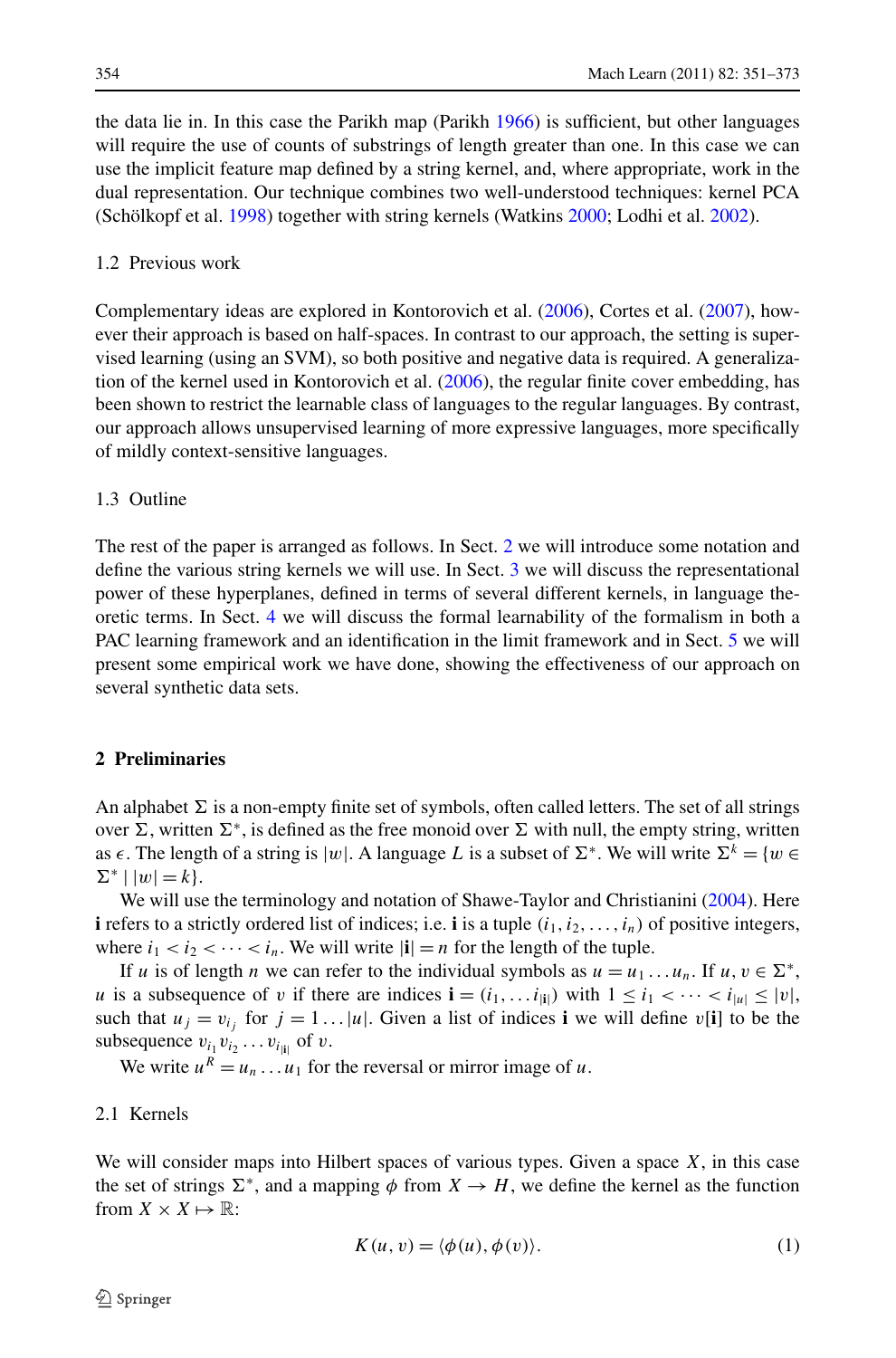Alternatively, the choice of kernel, which must be symmetric and positive definite, implicitly defines the mapping to the feature space. We used a number of different string kernels in our experiments, mainly using standard ones. Each kernel implicitly maps a string into a finite or infinite-dimensional feature space, typically indexed by substrings. The image of a string has coordinates that will correspond to a, possibly weighted, sum of the number of occurrences of that substring.

*Fixed length subsequences kernel* Features correspond to all non-contiguous subsequences of length *k*; where *k* is a hyperparameter of the kernel. The feature map is  $\phi_u(w) = |\{\mathbf{i} :$  $u = w[i]$ , where  $u \in \Sigma^k$ .

*Parikh kernel* This is the special case of the fixed-length subsequences kernel with  $k = 1$ . The feature space thus has dimension  $|\Sigma|$ .

<span id="page-4-0"></span>*Gap weighted subsequences kernel* All non-contiguous subsequences of length *k* where the gaps are weighted by the decay factor  $\lambda$ .  $\phi_u(s) = \sum_{i:u=s(i)} \lambda^{l(i)}$  where  $|u| = k$ . *l(i)* is defined as  $1 + i_{|\mathbf{i}|} - i_1$ .

In the experiments reported here, we use  $k = 2$  or  $k = 1$ .

### **3 Representations**

We shall start by defining formally the class of planar languages, and examining the representational power of this formalism. For any given string kernel  $\kappa$  we can define the class of languages which are the preimages of finite-dimensional hyperplanes in the induced feature space. We call these the  $\kappa$ -planar languages, or  $\phi$ -planar languages, where  $\phi$  is the associated feature map.

Consider again the trivial language over the two letter alphabet  $\Sigma = \{a, b\}$ ;  $L_{ab} = \{u \in$  $\Sigma^*$  | |*u*|<sub>*a*</sub> = |*u*|<sub>*b*</sub>}. This is an infinite language, which consists of all strings with equal numbers of *a*s and *bs*. Example strings in the language are *ab*, *ba*, *aaaabbbabb*, *bbaa*,.... It is easy to show that this is not a regular language by applying a pumping lemma. Note that we have defined it explicitly as a linear relationship between two substring counts. If we consider the feature mapping defined by the Parikh kernel, which has exactly two dimensions, we can see that  $\phi(L_{ab}) = \{(x, x) | x \ge 0\}$ . Clearly these points lie in a hyperplane (a line in this case) in the feature space  $\mathbb{R}^2$ . Moreover, the preimage of the minimal hyperplane containing all the points of the language is exactly  $L_{ab}$ . More formally, we can define for any language *L* and feature map  $\phi : \Sigma^* \to H$ , where *H* is some Hilbert space, the hyperplane defined by (all affine combinations of) *L* as

$$
H(L) = \left\{ \sum_{i} \alpha_{i} \phi(u_{i}) \in H \mid \exists u_{i} \in L, \alpha_{i} \in \mathbb{R}, \text{ such that } \sum_{i} \alpha_{i} = 1 \right\}
$$

and the language  $\hat{L}$  as the preimage of this hyperplane

$$
\hat{L} = \{ w \in \Sigma^* \mid \phi(w) \in H(L) \}.
$$

A slight modification of this approach would be to consider all linear combinations: i.e. removing the constraint that the coefficients sum to one. This would make the dimension of the subspace 1 higher, and for some kernels would also change the representational power. For the Parikh kernel, all such languages would have to include the empty string.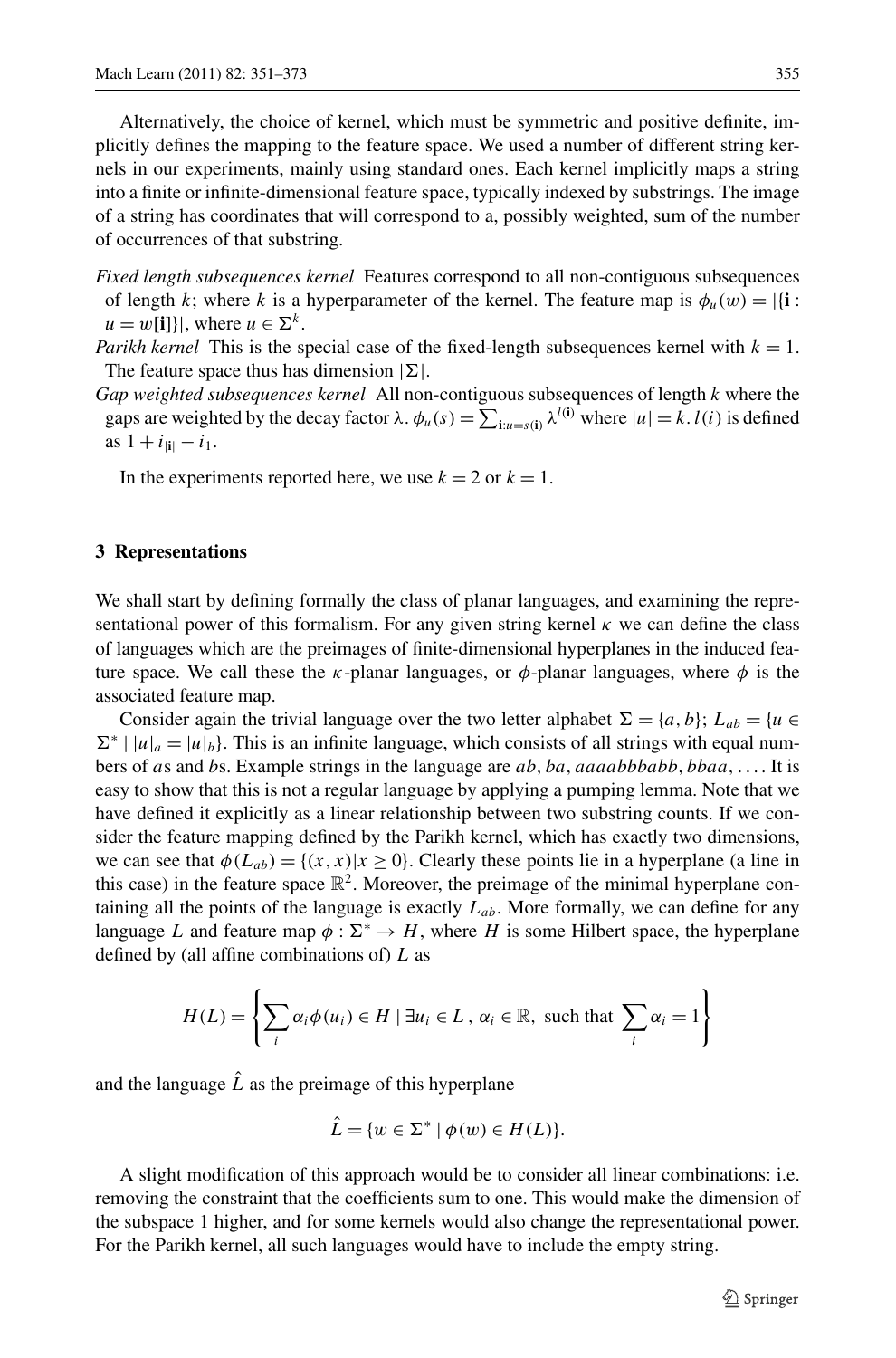Since we are interested in finite representations, we will say that for a finite set of strings  $S = \{w_1, \ldots, w_n\}$ :

$$
L_{\phi}(S) = \left\{ w \in \Sigma^* | \exists \alpha_1 \dots \alpha_n \in \mathbb{R} \sum_i \alpha_i = 1 : \phi(w) = \sum_i \alpha_i \phi(w_i) \right\}.
$$
 (2)

Note that  $S \subseteq L_{\phi}(S)$ . We can now say that a language L is  $\phi$ -planar if and only if there is a finite set of strings *S* such that  $L = L_{\phi}(S)$ . Given a kernel  $\kappa$  we can define a planar language similarly. Note that for a given kernel  $\kappa$  the choice of feature map is of course arbitrary; however, for any two feature maps  $\phi_1, \phi_2$  such that for all strings  $u, v \in \Sigma^*$  we have  $\langle \phi_1(u), \phi_1(v) \rangle = \langle \phi_2(u), \phi_2(v) \rangle$ . We will also have that for all *S*,  $L_{\phi_1}(S) = L_{\phi_2}(S)$ , thus there is no ambiguity in using the terminology  $\kappa$ -planar languages.

For a given *κ* and a planar language *L*, we define the *rank* of the language to be the cardinality of the smallest set *S* such that  $L_{\phi}(S) = L$ .

*Example 1* An important and obvious point to note is the dependence of the class on the kernel. Consider an arbitrary language *L*. Define a kernel *κL* as follows

$$
\kappa_L(u, v) = 1
$$
 iff  $u, v \in L$ ,  
 $\kappa_L(u, v) = 0$  otherwise.

It is easy to verify that the language *L* is  $\kappa_L$ -planar. The implicit feature map here has one dimension and maps all strings in the language to the point *(*1*)* and all strings not in the language to the point *(*0*)*. The hyperplane in this case is thus of dimension 0: a single point.

As is often the case with kernel methods, the selection of the kernel is of prime importance since it represents the prior knowledge about the problem. In this extreme case the question of learnability is of course trivial, but it generalizes to the case of more powerful kernels, which can be used to define larger and more interesting classes of languages.

Different kernels will enable different classes of languages to be defined. An important distinction is between kernels where the implicit feature map is injective, and those where it is not. The *k*-subsequence kernel is not injective, for any *k*. When  $k = 1$ , the two strings *ab* and *ba* are equivalent, when  $k = 2$ , the two strings *abba* and *baab* are equivalent, and such examples can be generated for any *k*. In practice, for sufficiently large values of *k*, the proportion of strings that are mapped to the same point in feature space is small (exponentially small in *k*).

The gap-weighted kernel weights features by polynomials in a parameter  $\lambda$ , corresponding to the numbers of gaps. Ignoring numerical issues, we can ensure that it is injective by setting the value of  $\lambda$  to be a suitable transcendental number, say  $1/e$ , which since it will not be the solution of any polynomial, means that the feature values will coincide only when the strings are identical.

We now discuss some elementary properties of the class of planar languages, focussing on language-theoretic rather than computational or learnability issues.

It is worth noting that the class of planar languages does not have nice closure properties. For example, the Parikh-planar languages are not closed under concatenation: both *a*<sup>∗</sup> and *b*<sup>∗</sup> are Parikh-planar, but {*a*<sup>∗</sup>*b*∗} is not. Planar languages are closed under intersection, as we now demonstrate:

**Proposition 1** (Clark et al. [2006b\)](#page-21-12) *The intersection of two κ-planar languages is κ-planar*.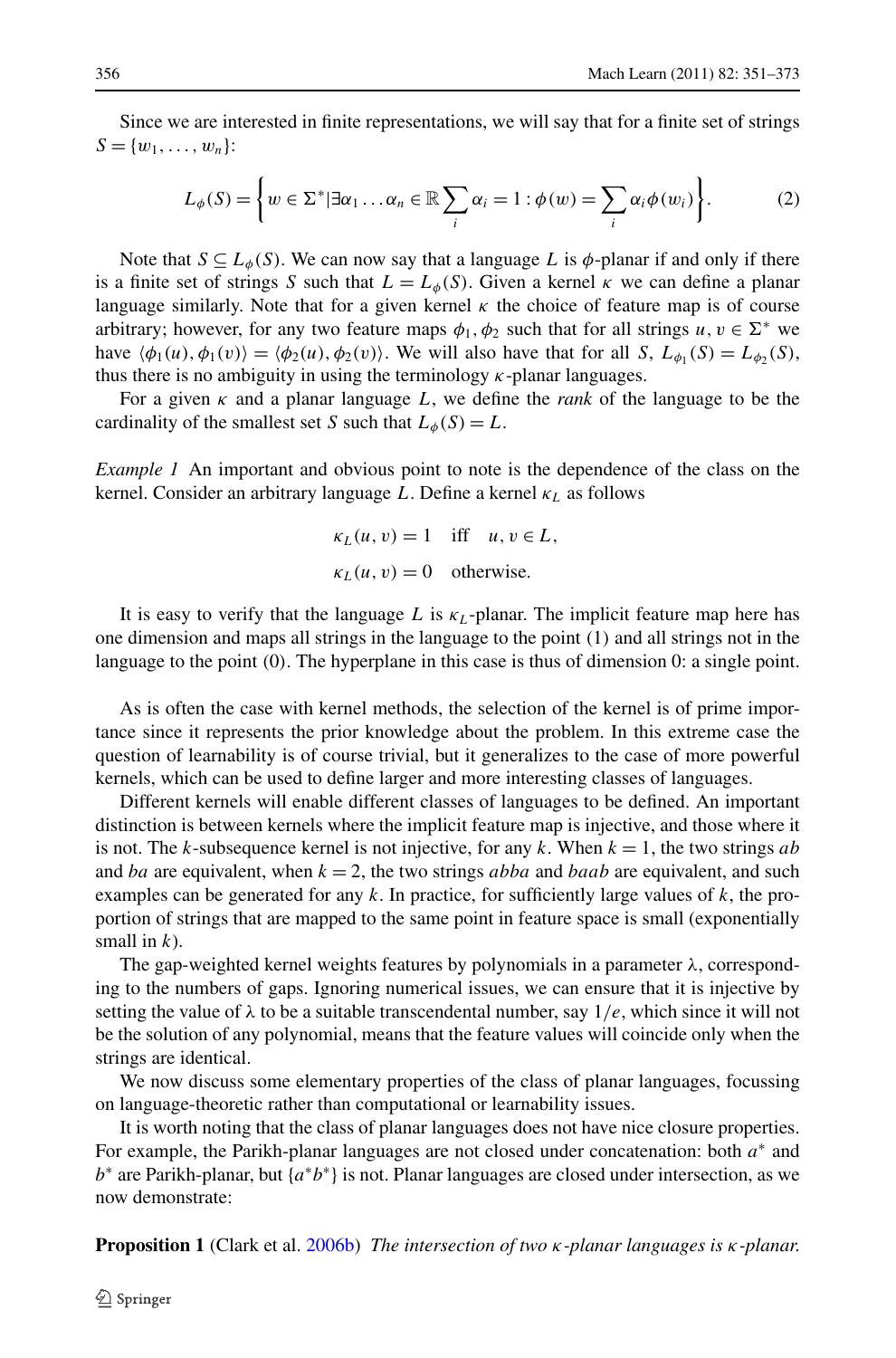*Proof* Suppose that  $L_1$  and  $L_2$  are *κ*-planar for some kernel *κ*. Consider  $H(L_1 \cap L_2)$ , the least plane that contains the image of the intersection of  $L_1$  and  $L_2$ .

Suppose  $w \in L_1$  and  $w \in L_2$ . Clearly  $\phi(w) \in H(L_1 \cap L_2)$ . Conversely, suppose we have a *w* such that  $\phi(w) \in H(L_1 \cap L_2)$ . Now  $H(L_1 \cap L_2) \subset H(L_1)$  so  $\phi(w) \in H(L_1)$ . Since  $L_1$ is planar,  $w \in L_1$ . Similarly  $w \in L_2$ . So,  $\phi(w) \in H(L_1 \cap L_2)$  if and only if  $w \in L_1 \cap L_2$ . Since  $L_1$  and  $L_2$  are planar,  $H(L_1)$  has finite dimension, and thus so does  $H(L_1 \cap L_2)$ . Therefore  $L_1 \cap L_2$  is planar.  $\Box$ 

Obviously, the resulting hyperplane will be of lower dimensionality than the intersecting planes, unless these are identical.

Planar languages are generally not closed under reversal: one can construct a counterexample using a kernel that has features for initial substrings but not for terminal ones. For some kernels the corresponding class of planar languages *is* closed under reversal, the trivial case being the Parikh kernel, since it does not take the order of symbols into account. More interesting are kernels that are based on counts of all substrings, since for such kernels it is possible to find a bijection of the feature space that maps features *ab* to *ba*. Note that all the kernels considered in this paper fall into this category.

We now define the schema kernel, which has not been discussed before. We do not use it directly but just as a means to prove the injectivity of another kernel.

**Definition 1** Let  $\Sigma' = \Sigma \cup \{? \}$ . A *schema* is any sequence  $\sigma \in \Sigma'^{+}$ . A *gapped* schema is an element of  $\Sigma \times \{? \}^* \times \Sigma$ , or an element of  $\Sigma$ .

Given a string *u* and a schema *σ* the *count* of the schema in a string is the number of times it matches, more formally  $\{i | \forall j = 1, \ldots | \sigma |, \sigma[i] = ? \text{ or } \sigma[i] = u[i + j]\}.$ 

**Definition 2** (The **gapSchemas** kernel) The gapped schema feature map (**gapSchemas**) maps strings to vectors, where each feature is indexed by a gapped schema, and the value of the feature is the count of the schema in the string. The gapped schema kernel is the kernel based on the gapped schema feature map.

*Example 3* For the **gapSchemas** kernel,

$$
\phi(abba) = \begin{pmatrix}\n a:2 \\
b:2 \\
aa:0 \\
ab:1 \\
ba:1 \\
ba:1 \\
ba:1 \\
a?a:0 \\
a?b:1 \\
b?b:0 \\
a?2a:1\n\end{pmatrix}
$$

**Definition 4** The gap-weighted subsequences feature map (**gapWeighted**): All noncontiguous subsequences of length *p* where each occurrence is weighted exponentially by the number of gaps. This is adjusted by a hyperparameter  $\lambda$ .  $\phi_u(s) = \sum_{i:u=s(i)} \lambda^{l(i)}$  where  $|u| = p$ . *l*(*i*) is defined as  $1 + i_{|i|} - i_1$ .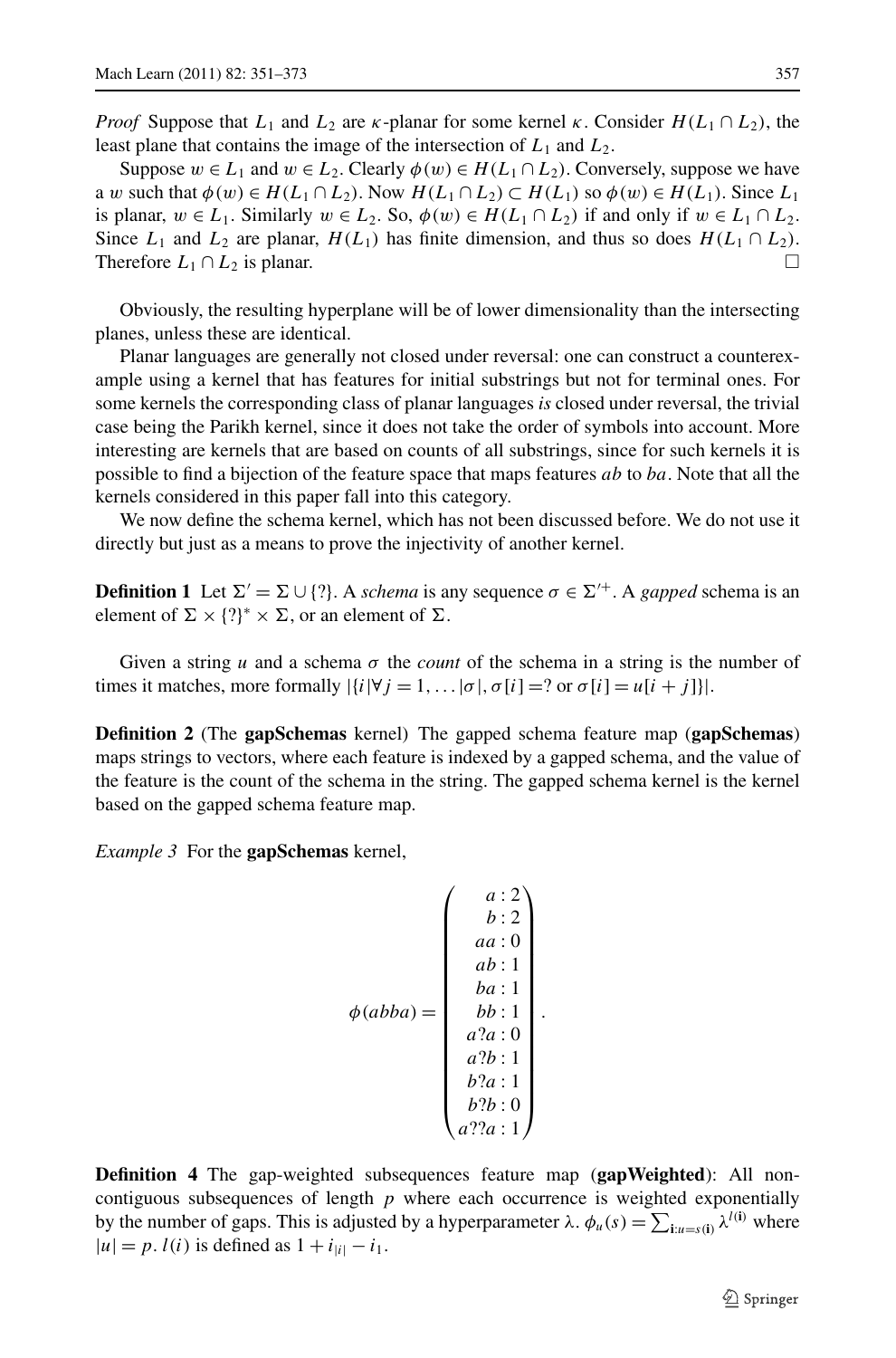The gap-weighted subsequences feature kernel is the kernel based on the gap-weighted subsequences feature map.

**Definition 5** The gap-weighted subsequences plus feature map (**gapWeighted**+): Combines **gapWeighted** and the Parikh kernel times *λ*. [3](#page-7-0) We also define the associated kernel.

*Example* 6 For the **gapWeighted** kernel, with  $p = 2$ :

$$
\phi(bab) = \begin{pmatrix} a:\lambda \\ b:2\lambda \\ aa:0 \\ ab:\lambda^2 \\ ba:\lambda^2 \\ ba:\lambda^3 \end{pmatrix}.
$$

**Proposition 7** *The* **gapSchemas** *kernel is injective*.

*Proof* By construction of the inverse function. Given a feature representation  $h \in H$ , and a  $w \in \Sigma^*$  such that  $\phi(w) = h$ . Let *l* be the length of the longest schema with a non-zero value in *h*, which will be unique. Clearly  $|w| = l$ .

- 1. The first character of the string is the first character of the longest schema.
- 2. The *n*th character (for  $n > 1$ ) contributes as first character to one of the schemas of length  $l - n + 1$ , but not to the schemas of length  $l - n + 2$ . So, let  $S_n$  be the multiset enumerating just all first characters of schemas of  $l - n + 1$ . Then the *n*th character is the only element of the set  $S_n - S_{n-1}$ .  $□$
- 3.1 Injectivity of the **gapWeighted**+ kernel

The proof of the following proposition makes use of the existence of transcendental numbers. A transcendental number is any complex number that is not algebraic, that is, not the solution of a non-zero polynomial equation with integer (or, equivalently, rational) coefficients; some standard examples are  $\pi$  and *e*. The intuition behind the proof is that there is a correspondence between gapped schemas and the complex polynomials obtained from the **gapWeighted**+ kernel.

**Proposition 8** *There exists an injective function f from* **gapSchemas** *feature representations to* **gapWeighted**+ *feature representations*, *for p* = 2 *and a transcendental value for λ*. [4](#page-7-1)

<span id="page-7-1"></span><span id="page-7-0"></span>*Proof* We write  $H_1$  for the space of **gapSchemas** representations and  $\phi_1$  for the associated feature map, and  $H_2$ ,  $\phi_2$  for the space of **gapWeighted**+ feature representations, and its map, respectively. We define *f* as follows:  $f_{ab}(h) = h_{ab}\lambda^2 + h_{a}b\lambda^3 + \cdots$ ,  $f_a(h) = \lambda h_a$ . By construction we can see that  $\phi_2(w) = f(\phi_1(w))$ . Suppose we have two elements *h*, *h'* of *H*<sub>1</sub>, that lie in  $\phi_1(\Sigma^*)$ , such that  $f(h) = f(h')$ . This means that for every feature *ab*, we have

<sup>3</sup>We could use the standard Parikh kernel here, the *λ* factor is purely for technical reasons.

<sup>4</sup>A proof of injectivity for non-integral rational values for *λ* appeared in Clark and Watkins ([2008\)](#page-21-13).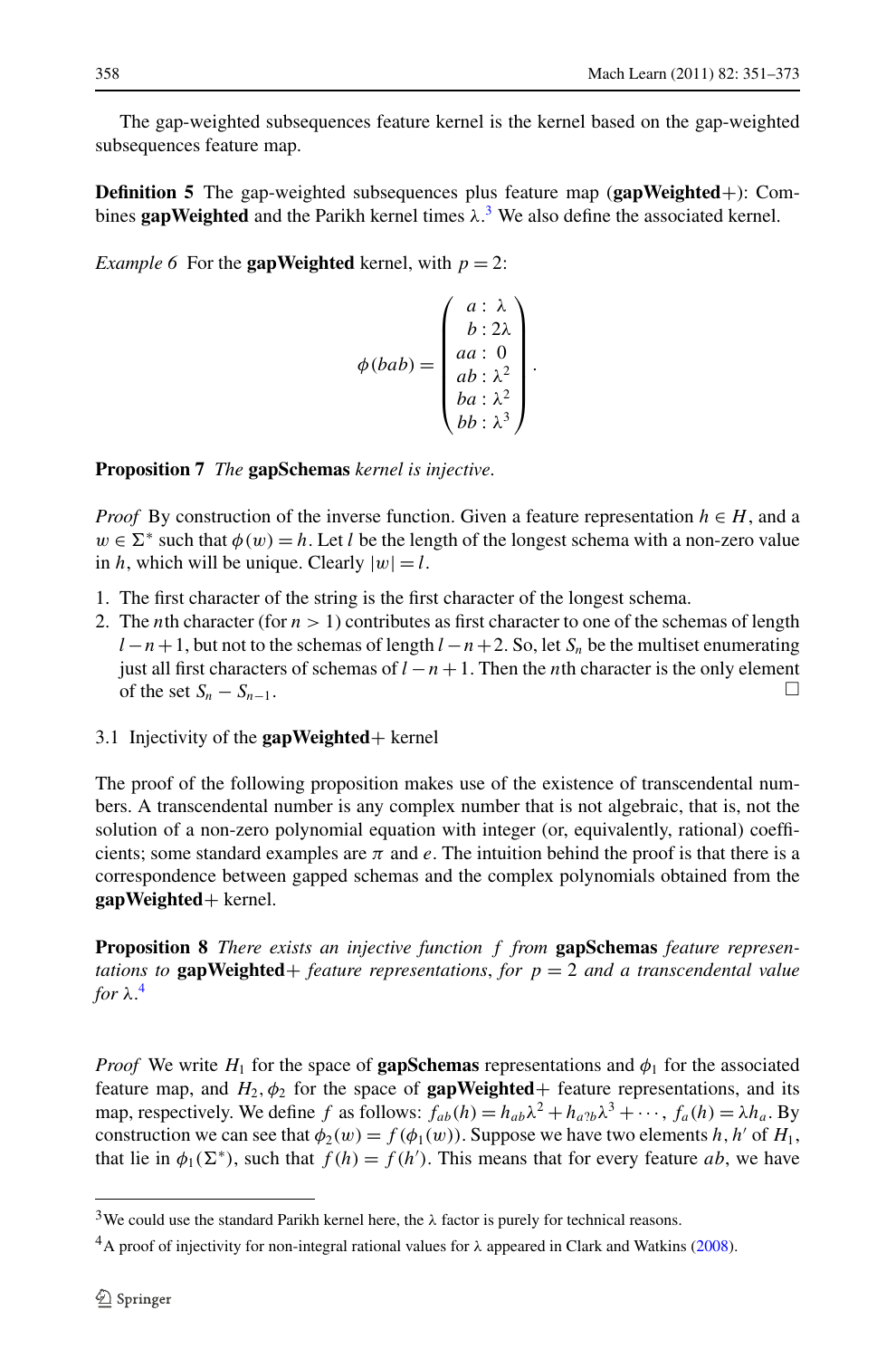$f_{ab}(h) = f_{ab}(h')$  and therefore  $h_{ab}\lambda^2 + h_{a'b}\lambda^3 + \cdots = h'_{ab}\lambda^2 + h'_{a'b}\lambda^3 + \cdots$ . This means that  $\lambda$  is the root of the polynomial  $(h_{ab} - h'_{ab})\lambda^2 + (h_{a'b} - h'_{a'b})\lambda^3 + \cdots = 0$ . Note that this is a polynomial since we will only have finitely many non-zero feature values for images of strings. Since  $\lambda$  is transcendental this means that all of the coefficients must be zero, i.e.,  $h_{ab} = h'_{ab}, h_{a2b} = h'_{a2b}, \ldots$  Therefore  $h = h'$  and the map is injective.

### 3.2 Expressive power

The relationship between the classes of planar languages and classes in the Chomsky hierarchy is minimal: for computable kernels, membership will be decidable. Even the class of planar languages defined by the most elementary kernel, the Parikh kernel, contains languages which are non-context free, while not including simple finite languages like {*a,aa*}.

In order to define notions of efficient learnability, which we will do in the next section, we need to be explicit as to the representation we use and the size of the representation. Each kernel defines a different representation class, and we consider the representation for a *κ*-planar language to be a set of strings of minimal size, where the size of a finite set of strings *S* is

$$
||S|| = \sum_{w \in S} |w|.
$$
 (3)

Though the minimal representation may not be unique, every minimal representation clearly has the same size. Our requirements for efficient learnability, defined in the next section, will then require sample complexity, or alternatively the size of the characteristic set, to be polynomial in the size of this minimal representation.

The Parikh kernel is clearly too limited to be of much interest. However kernels with richer feature spaces can represent interesting languages. For example, consider the classic example of a context-free language  $L = \{a^n b^n | n \ge 0\}$ . If we use the kernel  $\kappa_2$ , the subsequence kernel of length 2, then if  $w \in L_{a^n b^n}$ , clearly  $|w|_{ba} = 0$ . Thus using these features, this language can be represented through the equalities  $|s|_a = |s|_b$  and  $|s|_{ba} = 0$ , without any recursive structure or center-embedding (Gentner et al. [2006](#page-21-5)). Since *κ*<sub>2</sub> has such features we will now be able to represent languages like  $L_{a^n b^n}$  as hyperplanes in this richer feature space. The use of features corresponding to substrings of length greater than 2 increases the expressive power. For example, while  $\kappa_2$  can express ordering constraints,  $\kappa_3$ can express that a certain string must appear *between* two other strings, and so on. This increased expressivity comes at a price; the dimensionality of the feature space is  $\mathcal{O}(|\Sigma|^k)$  for  $\kappa_k$ , and thus the amount of data required to learn a simple language can increase radically as *k* increases. However, one of the conclusions of our research is that  $k = 2$  is surprisingly powerful. Intuitively, values of  $k = 3$  might be necessary to model languages where substrings are constrained to lie between two other strings.

<span id="page-8-0"></span>The relationship between *k*-testable languages and planar languages defined by the *k*-spectrum kernel is a useful illustration of the power of our technique.<sup>[5](#page-8-0)</sup> The  $k$ -testable languages are those that are defined by a set of admissible *k*-length substrings. Clearly any *k*-testable language defined by *n* strings  $u_1, \ldots, u_n$ ,  $|u_i| = k$ , is also a planar language defined by the *n*-dimensional subspace spanned by these *n* substrings (we neglect here the problems of boundary symbols and prefixes and suffixes). But the class of planar languages contains not just the axis-aligned hyperplanes defined by each of these basis vectors, but also non-axis aligned hyperplanes.

<sup>5</sup>The class of *k*-testable languages has been shown to be learnable and has been applied in bioinformatics (Yokomori and Kobayashi [1998](#page-22-7)).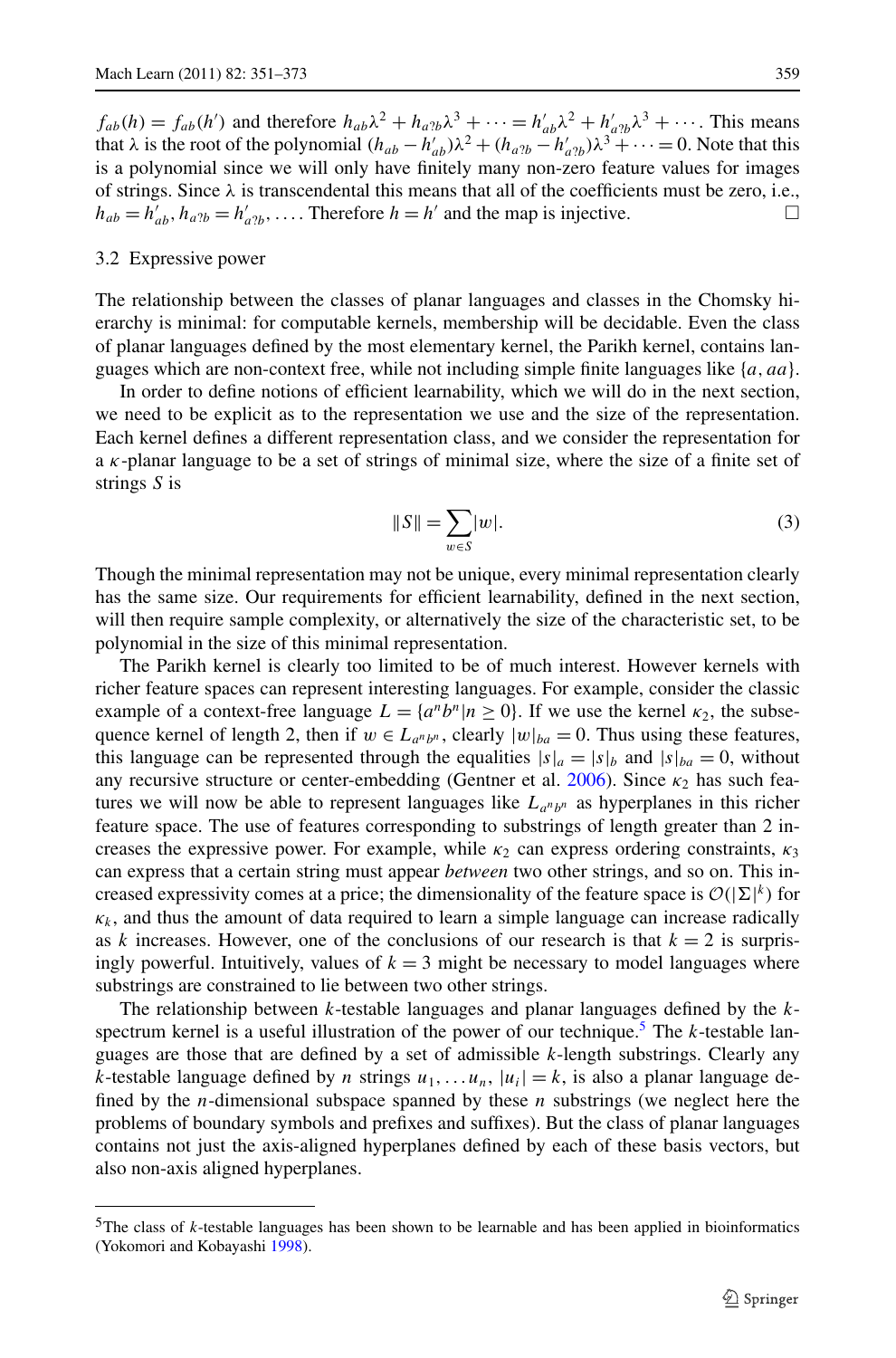### <span id="page-9-0"></span>**4 Learnability**

In this section we discuss the learnability of the class of planar languages in a more formal way, by applying two different learnability criteria. First we will discuss efficient PAClearnability (Valiant [1984\)](#page-22-8). Secondly we will consider a classic criterion of grammatical inference, identification in the limit (Gold [1967](#page-21-14)), and one of its polynomial variant as defined by de la Higuera [\(1997](#page-21-15)).

<span id="page-9-1"></span>We are interested in learning from finite positive data sets. A natural algorithm suggests itself: given a finite subset of  $L$ , say  $S$ , we can clearly define as our hypothesis  $\tilde{S}$ , the preimage of all affine combinations of the sample points. We can construct the affine combination for the hyperplane by keeping a finite basis and adding to it when necessary.

Algorithm [1](#page-9-1) presents this more formally.

| Algorithm 1 SPAN learning algorithm                              |
|------------------------------------------------------------------|
| Inputs: kernel $\kappa$ , training data $S = \{w_1, \dots w_l\}$ |
| $U = \{\}$                                                       |
| for $i = 1$ to $i = l$ do                                        |
| if $w_i \notin L_{\kappa}(U)$ then                               |
| $U \leftarrow U \cup \{w_i\}$                                    |
| end if                                                           |
| end for                                                          |
|                                                                  |

First, it is clear that if the samples are being drawn from a language *L* that is a *κ*-planar language, or a subset of a *κ*-planar language, then the hypothesis will converge to the least hyperplane containing the language, as by definition such hyperplanes are finite dimensional. Secondly, if the language *L* is a *κ*-planar language, then the hypothesized language will always be a subset of L, since the span of any subset of the language will always lie within the language. Thirdly, the hypothesized language will always include the observed points. Finally, if the language is planar, and thus of finite rank, say *r*, the total number of implicit errors of prediction that it makes is clearly at most *r*.

Note that in this algorithm we are not concerned with margin bounds, but rather with points that exactly lie in the hyperplane. This raises some issues about numerical precision. We can distinguish two cases; the first is where the kernel has integer or rational values. In this case we can perform all calculations exactly using arbitrary precision integer arithmetic and issues of numerical precision do not arise. Alternatively, we may have a kernel which produces real valued Gram matrices: in this case we will be working with finite precision floating point calculations, which may give rise to errors. As is customary in machine learning, we will not consider such problems, but rather focus on the more central and important issues of the generalisation properties of the algorithm given slightly idealistic assumptions about the accuracy of the computation.

### 4.1 PAC learnability

We will now look at the probabilistic learnability of this formalism. Note that we are learning hyperplanes from positive data, not the more normal situation where we learn half-spaces from positive and negative data. Nonetheless, the proofs are straightforward.

We recall the standard definitions from the PAC paradigm (Kearns and Vazirani [1994\)](#page-21-16).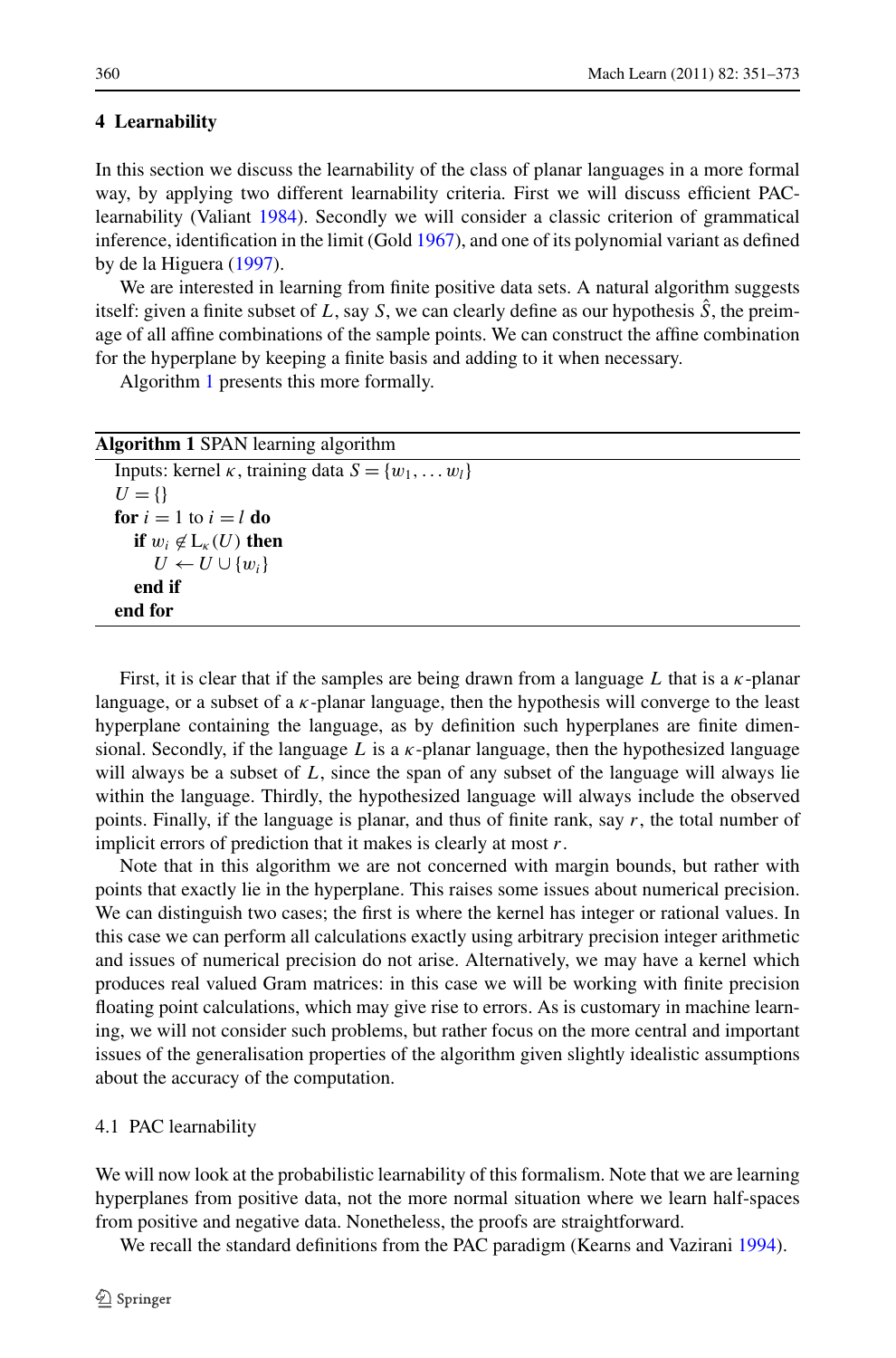**Definition 9** err<sub>f,D</sub>(h) denotes the probability that hypothesis h disagrees with the target function *f* on an instance *x* drawn from  $X_n$  according to D. More formally,  $err_{f,D}(h) =$  $Pr_{x \sim \mathcal{D}}[h(x) \neq f(x)].$ 

**Definition 10** A concept class  $F_n$  of size *n* is *PAC-learnable* if there is an algorithm *A* such that for every  $f \in F$ , any probability distribution  $\mathcal{D}$ , any error parameter  $0 \leq \epsilon \leq 1$ , and any confidence parameter  $0 \le \delta < 1$ , *A* outputs hypothesis *h* such that  $Pr[err_{f,D}(h) \le \epsilon] \ge 1-\delta$ .

A concept class *F* is *efficiently* PAC-learnable if there exists a PAC-learning algorithm *A* for the class that takes a number of examples bounded by some polynomial in *n*,  $1/\epsilon$  and  $1/\delta$ , and runs in time polynomially bounded by the size of the input data.

Note that since the input space consists of strings of variable length, we define the size of the data  $w_1, \ldots w_m$  to be  $\sum_l |w_i|$ , and allow the learner to use time polynomial in this.

#### *4.1.1 VC dimension*

We assume familiarity with the notion of VC dimension (Vapnik and Chervonenkis [1971](#page-22-9)). It is a standard result that the VC dimension of hyperplanes of dimensionality  $r$  is  $r + 1$ . However this refers to the classes of half-spaces defined in an *r*-dimensional space; that is to say, the hypothesis is the set of points that lie to one side of a hyperplane. In our case we are concerned with hypotheses that consist of the points that lie in a hyperplane, not necessarily through the origin, of dimension at most  $r$  defined by at most  $r + 1$  points.

Consider any set of  $r + 2$  points. Either these points lie in the same  $r$ -dimensional plane, in which case they cannot be shattered since one of these points  $p$  must be expressible as a linear combination of the  $r + 1$  other points, and therefore we cannot represent the hypothesis that includes those  $r + 1$  points but excludes  $p$ ; or they do not, in which case no hypothesis can contain all of the points. Therefore the VC-dimension is at most  $r + 1$ .

Since we can efficiently compute a consistent hypothesis and the VC dimension is equal to the number of strings in the basis, we have established the efficient PAC-learnability of the class from positive and negative data. Moreover, since we are interested in positive data only, and the result is distribution free, we can establish PAC-learnability with one-sided error as follows:

**Theorem 11** *For a given fixed polynomially evaluable kernel κ*, *there is a polynomial p such that for all*  $\epsilon > 0$ , *all*  $\delta > 0$ , *for all*  $\kappa$ *-planar languages L of rank r*, *for all* distribu*tions D*, *such that*  $p_D(w) > 0$  *implies*  $w \in L$ , *when algorithm A is provided with at least*  $p(r, 1/\epsilon, 1/\delta)$  *examples drawn independent and identically distributed* (*IID*) *from D*, *A will output a hypothesis that is a subset of the target language and with probability at least*  $1-\delta$ ,  $P_D(\tilde{L} \setminus L) < \epsilon$ .

More precisely we can give an explicit polynomial bound. The minimal hyperplane algorithm is a mistake-bounded algorithm, as discussed above, and admits a sample-compression scheme in the sense considered in Floyd and Warmuth [\(1995](#page-21-17)), and from their Theorem 6 it follows that for any  $0 < \epsilon, \delta < 1$  it is sufficient if we have a sample size (for any  $0 < \beta < 1$ ) of

$$
m \ge \frac{1}{1-\beta} \left( \frac{1}{\epsilon} \ln \frac{1}{\delta} + (r+1) + \frac{r+1}{\epsilon} \ln \frac{1}{\beta \epsilon} \right).
$$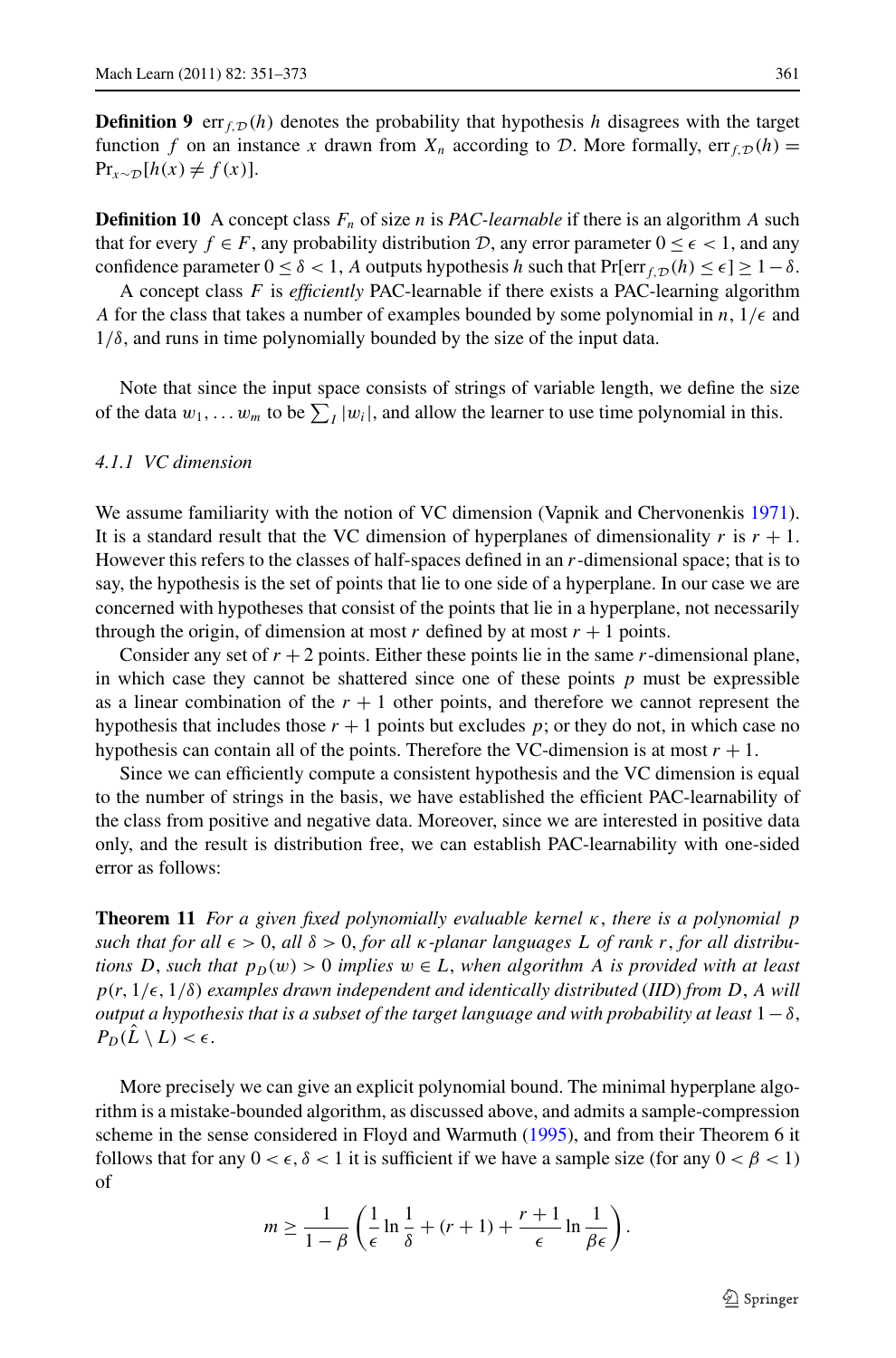# 4.2 Identifiability in the limit

The notion of learnability we will apply here is known as identification in the limit (Gold [1967\)](#page-21-14). Within this framework, a class of languages is considered learnable if there exists a (computable) function over sequences of input data that converges on a correct hypothesis after a finite amount of data (assuming all data is presented eventually).

# *4.2.1 Behavioural constraints on learners*

Identification in the limit provides criteria for the success of a learning process, but grants total freedom to learners prior to convergence. Generally speaking it's desirable to be able to impose additional constraints, to guarantee 'rational' behaviour of the learner. Formally this simply means choosing a subset of possible learners.

Many different constraints have been studied in the literature, we define the ones relevant to the present discussion:

**Definition 1** (Consistent learning) A learning function  $\varphi$  is *consistent* on  $\mathcal{G}$  if for any  $L \in$ L(*G*) and for any finite sequence *σ* of elements of *L*, either *ϕ*(*σ*) is undefined or *σ* ⊆  $L(\varphi(\sigma)).$ 

**Definition 2** ((Strong) Monotonicity) The learning function  $\varphi$  is *monotone increasing* or *strong monotonic* if for all finite sequences  $\langle s_0, \ldots, s_n \rangle$  and  $\langle s_0, \ldots, s_{n+m} \rangle$ , whenever  $\varphi(\langle s_0, \ldots, s_n \rangle)$  and  $\varphi(\langle s_0, \ldots, s_{n+m} \rangle)$  are defined,  $L(\varphi(\langle s_0, \ldots, s_n \rangle)) \subseteq L(\varphi(\langle s_0, \ldots, s_{n+m} \rangle)).$ 

**Definition 3** (Incrementality) The learning function  $\varphi$  is *incremental* if there exists a computable function  $\psi$  such that  $\varphi(\langle s_0, \ldots, s_{n+1} \rangle) \simeq \psi(\varphi(\langle s_0, \ldots, s_n \rangle), s_{n+1}).$ 

# *4.2.2 Efficient identification in the limit*

Identification in the limit of a class guarantees the existence of learning algorithms for that class, but the learning problem is not necessarily tractable. Since we are interested in applications we need to specify further constraints on the learner. Ideally we would use some notion of polynomial identification in the limit. Several different definitions have been proposed (de la Higuera [1997](#page-21-15); Yokomori [1991](#page-22-10) among others), but at the present time no consensus exists as to which is best. The latter is the more restrictive one, so in order to obtain the strongest positive efficiency result for our approach, we choose to apply this definition.

Yokomori ([1991\)](#page-22-10) defines a class as *polynomial-time identifiable in the limit from positive data* if there exists a learning algorithm for that class such that both the number of explicit errors of prediction and the computation time it needs for any sequence of data are bounded by polynomials over the complexity of the representation (rank, in this case).

4.3 Identification in the limit of planar languages

We are now in the position to establish the following result:

**Theorem 12** *For a polynomially evaluable kernel κ*, *the algorithm* SPAN *identifies in the limit the class of κ-planar languages in polynomial time and data*.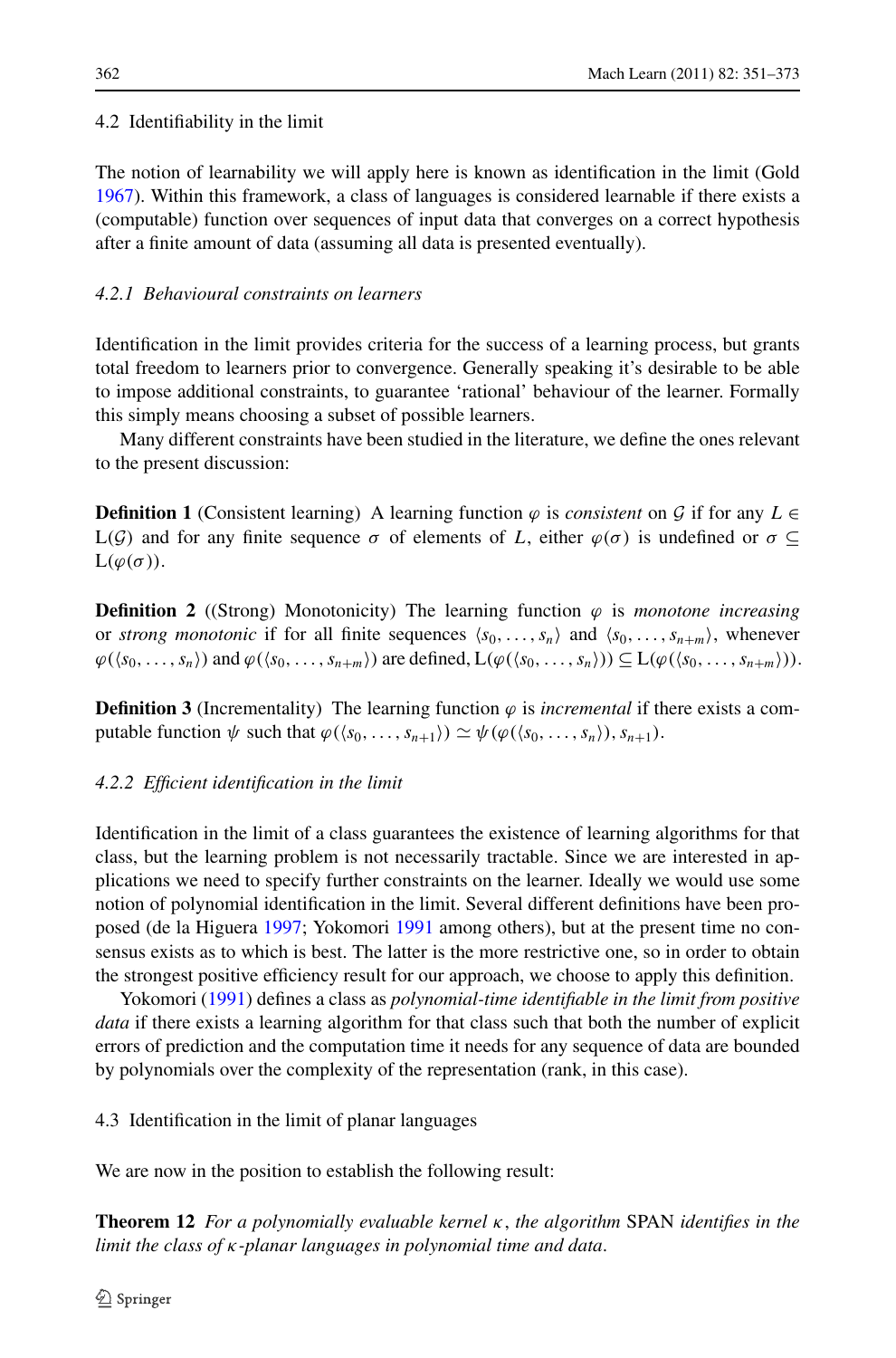*Proof* For any plane of rank *r* there is a set *C* of strings such that  $|C| = r$  and for any enumeration *e* of *C*,  $|SPAN(e)| = r$  (trivial). It follows immediately that for any enumeration *e* of *C*, SPAN*(e)* defines a plane for *L*, and thus that *C* is a characteristic set for *L*.

Consider  $C' = C \cup S$ , where *S* is a finite subset of *L*. By definition of planar language and SPAN, *S* is in the language defined by the plane SPAN $(e)$ , so for any enumeration  $e'$  of  $C'$ ,  $SPAN(e') = SPAN(e)$ , and both define a plane for *L*.

Therefore the learning function based on SPAN will, after encountering all elements from a characteristic set *C*, hypothesise *L* and will not diverge from this hypothesis. This proves identifiability in the limit of the class of planar languages.

The characteristic set has a size $^6$  $^6$  polynomial (in fact linear) in the rank of the target plane, the learner need only change its mind as many times as the size of the characteristic set, and SPAN can be implemented to run in polynomial time.

A learner for planar languages based on SPAN is consistent and monotone increasing by definition: any datapoint not in the hyperplane is taken into account when SPAN generates a new hypothesis, so its hypotheses are always consistent with the data seen so far. It is monotone increasing since any hypothesis from SPAN at any given time is a hyperplane that includes the previously hypothesized hyperplanes. Incrementality is obvious: SPAN can generate a new hypothesis given just a new string and the previous hypothesis. This is true regardless of the way the hyperplane is represented, it need not be defined in terms of the set of basis strings.  $\Box$ 

### 4.4 Finite elasticity

Learnability, and related properties like existence of a mind change bound, are largely determined by topological properties of the class under consideration. One such property is the existence of an *infinite ascending chain* of languages. This means that for some languages  $L_0, L_1, \ldots, L_n, \ldots$  in that class,  $L_0 \subset L_1 \subset \cdots \subset L_n \subset \cdots$ . This implies the weaker property known as *infinite elasticity*:

<span id="page-12-2"></span>**Definition 13** ((In)finite elasticity (Wright  $1989$ ; Motoki et al. [1991](#page-21-18))) A class  $\mathcal{L}$  of languages is said to have *infinite elasticity* if there exists an infinite sequence  $\langle s_n \rangle_{n \in \mathbb{N}}$  of sentences and an infinite sequence  $\langle L_n \rangle_{n \in \mathbb{N}}$  of languages in  $\mathcal L$  such that for all  $n \in \mathbb{N}$ ,  $s_n \notin L_n$ , and  $\{s_0, \ldots, s_n\} \subseteq L_{n+1}$ .

A class L of languages is said to have *finite elasticity* if it does not have infinite elasticity.

<span id="page-12-0"></span>Finite elasticity is a sufficient condition for learnability under two conditions, as shown in Wright ([1989\)](#page-22-11):

<span id="page-12-1"></span>**Theorem 14** (Wright) *Let* G *be a class of grammars for a class of recursive languages*, *where G* ∈ G *is at least semi-decidable*. *If* L*(*G*) has finite elasticity*, *then* G *is identifiable in the limit*. [7](#page-12-1)

 $<sup>6</sup>$  Here 'size' simply means cardinality of the set. It makes little sense to include the length of the strings in</sup> this definition, since the class includes for example the finite language with one element  $a^{10^{100}}$ 

<sup>&</sup>lt;sup>7</sup>We slightly abuse notation here, by letting L denote both the language generated by a grammar, and a class of languages generated by a class of grammars.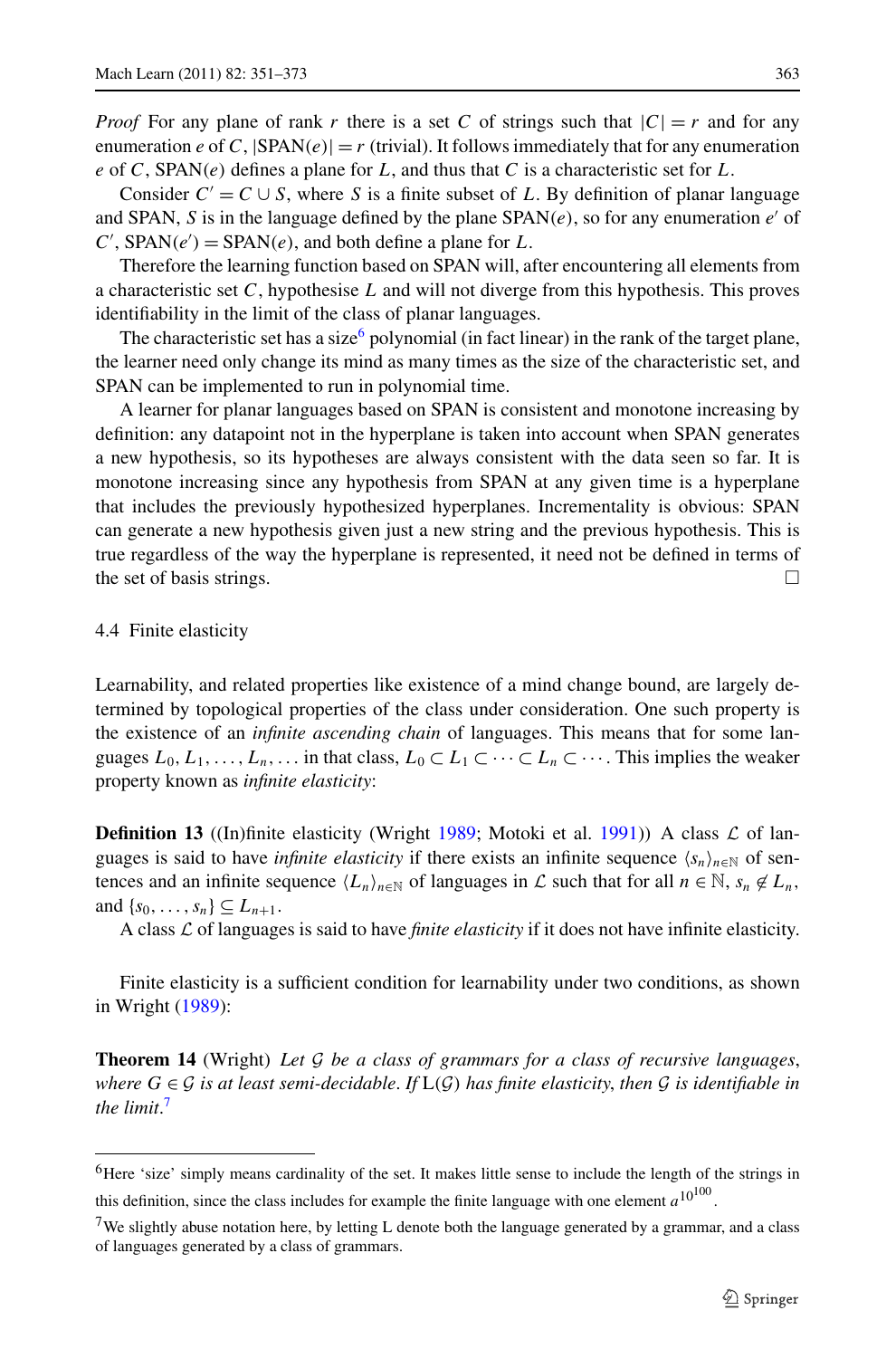Thus one route to proving learnability of a class is demonstrating it has finite elasticity, which has the added benefit of allowing one to easily define a conservative learning algorithm. In this context this is not necessary, however we do get nice closure properties for free.

The following theorem, from Kanazawa [\(1994](#page-21-19), [1998\)](#page-21-20), generalizes Theorem [14.](#page-12-2) Let Σ and *Y* be two alphabets, a relation  $R \subseteq \Sigma^* \times \Upsilon^*$  is said to be *finite-valued* just if for every *s*  $\in \Sigma^*$ , there are at most finitely many  $u \in \Upsilon^*$  such that *Rsu*. If *M* is a language over  $\Upsilon$ , define a language  $R^{-1}[M]$  over  $\Sigma$  by  $R^{-1}[M] = \{s \mid \exists u(Rsu \land u \in M)\}.$ 

**Theorem 15** (Kanazawa) *Let* M *be a class of languages over ϒ that has finite elasticity*, *and let*  $R \subseteq \Sigma^* \times \Upsilon^*$  *be a finite-valued relation. Then*  $\mathcal{L} = \{R^{-1}[M] \mid M \in \mathcal{M}\}$  also has *finite elasticity*.

In Kanazawa ([1998\)](#page-21-20) this property is used to prove finite elasticity of string languages by proving finite elasticity of their corresponding derivation (tree) languages, but it obviously has a wider range of applications.

**Proposition 2** *If the feature space defined by κ has finite dimension*, *then the class of κplanar languages has finite elasticity*.

*Proof* Suppose the class has infinite elasticity, with strings  $s_1$ ,... and languages  $L_1$ ... If we define  $S_n = H(\lbrace s_0, \ldots, s_n \rbrace)$ , then  $S_{n-1} \subseteq L_n$ , and  $S_n \nsubseteq L_n$ . Obviously,  $S_0 \subset S_1 \ldots$ , which constitutes an infinite ascending chain. Since  $S_n$  must be of greater rank than  $S_{n-1}$ , and every  $S_n$  is included in a language in the class, there can't be any bound on the rank of the planes for languages in the class. This is in contradiction with the hypothesis that the feature space has finite dimension.  $\Box$ 

Not all planar languages are based on such a feature space, so planar languages with infinite elasticity exist. For example, any class of planar languages that contains all finite languages (c.f. the kernel based on all substrings) has an infinite ascending chain. It is easy to see that the fixed length subsequences-, **gapWeighted**- and **gapWeighted**+ planar languages meet the condition: they are based on the occurrence of substrings of bounded length, so the size of the alphabet imposes a bound on the number of distinct substrings, and thus on the dimensionality of the feature space.

It is straightforward to establish the following corollary (see Wright [1989\)](#page-22-11):

**Corollary 16** *Any finite union of classes of κ-planar languages where κ is finite dimensional has finite elasticity*.

**Corollary 17** *Any class*  $\mathcal{L}$  *such that for any language*  $L \in \mathcal{L}$ , *for some substitution*  $\sigma$  *and language*  $L' \in \mathcal{L}_{\kappa}$ , *where*  $\mathcal{L}_{\kappa}$  *is a given class of planar languages,*  $L = \sigma[L']$ , *and whose corresponding hyperplanes have bounded dimensionality*, *has finite elasticity* (*and is thus learnable*).

Thus planar languages can be generalised to larger classes of learnable languages. Unfortunately, the naive learning algorithms for these classes will run in exponential time.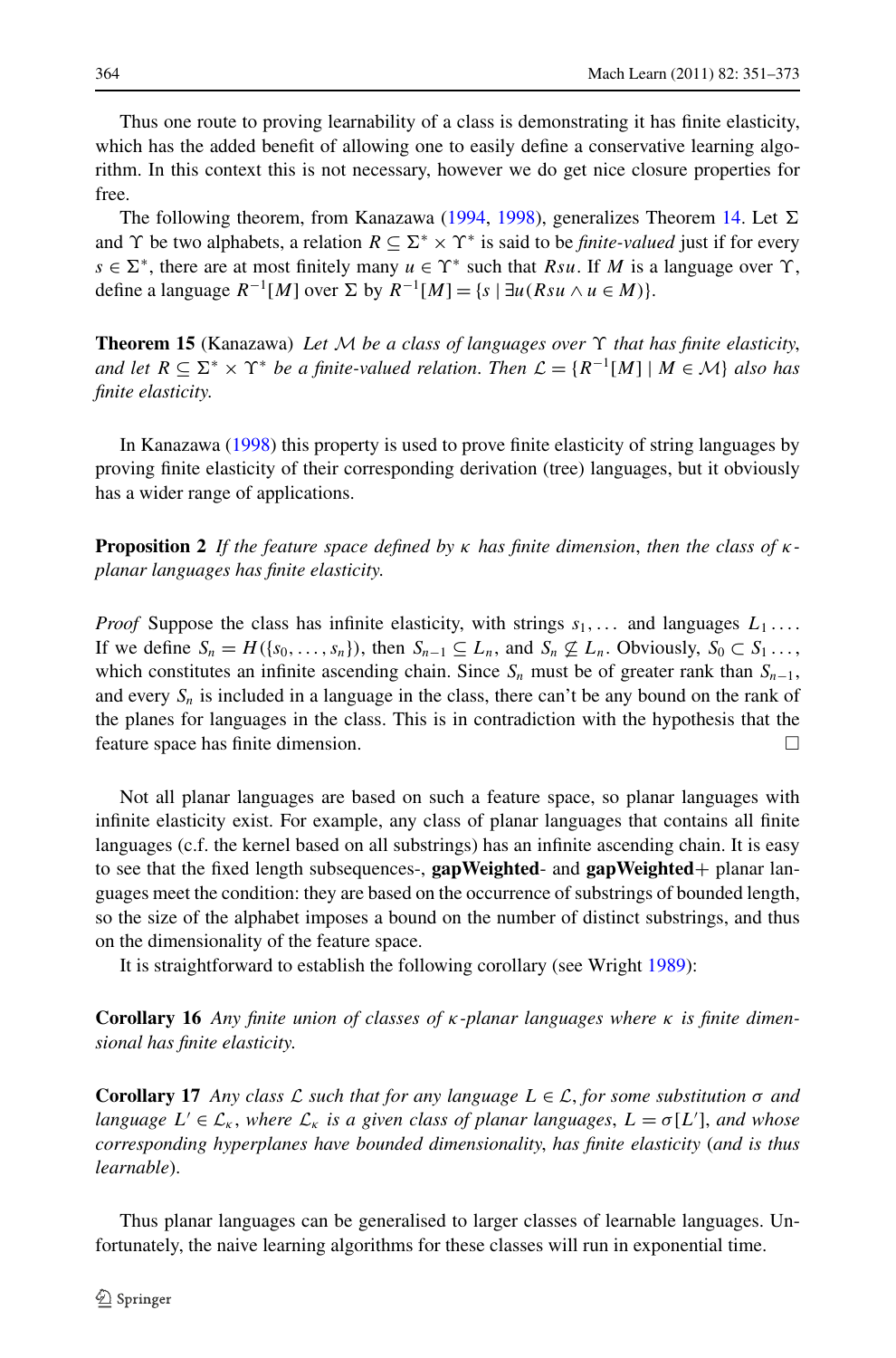# <span id="page-14-0"></span>**5 Experiments**

In this section we will discuss some experimental work that we have done to verify the correctness of the algorithms and explore the practicalities of using this approach.

# 5.1 Implementation

We have described the algorithm above in terms of the primal representation in the feature space. In practice, it is more convenient to perform the computations in a dual representation using only kernel operations. For some of the kernels, the number of dimensions in the feature space is less than the number of data points; nonetheless, in the interest of clarity we work throughout with the kernel representation. The training phase of the algorithm follows a standard kernel PCA method (Shawe-Taylor and Christianini [2004\)](#page-22-6).

- 1. Inputs: a kernel, a set of training data, a set of test data.
- 2. Compute Gram matrix of the training data.
- 3. Compute translated Gram matrix, with center at origin in feature space.
- 4. Compute *k*, the rank of the translated Gram matrix.
- 5. Compute the *k* eigenvectors and eigenvalues.
- 6. Compute the translated matrix of training-test products.
- 7. Project the test strings onto the hyperplane defined by the training data.
- 8. Compute perpendicular distance from test strings to hyperplane.
- 9. If this distance exceeds a threshold, label the data as negative, otherwise label it as positive.

This algorithm was implemented using  $MATLAB<sup>8</sup>$  $MATLAB<sup>8</sup>$  $MATLAB<sup>8</sup>$  On all of the experiments reported here, the running times were only a few minutes. We found that the threshold was easy to set: generally the squared residuals were either very close to zero, (of the order of  $10^{-10}$ ), or greater than 0.1. A more principled way of setting these bounds would involve comparing the distance of strings in the training data to the plane to get an idea of the distribution of numerical errors, and to base the threshold on that. However, since we did not encounter these problems in any of our experiments under any settings,we did not pursue this avenue. However, it is worth noting that these problems might occur using for example, kernels where all of the norms are bounded.

# 5.2 Data

<span id="page-14-1"></span>We generated some synthetic data sets to evaluate the potential of this approach. We selected a number of languages that have been proposed in the literature, generally from small alphabets. For comparison, we also evaluated it on one of the more complex grammars from the Omphalos context-free grammatical inference competition (Starkie et al. [2004](#page-22-0)); this is at the state of the art for context-free grammatical inference. The data is available from the competition website.<sup>[9](#page-14-2)</sup>

<span id="page-14-2"></span>For each of the languages we generated some positive data, by sampling from a natural distribution. For example, for the copy languages, we first generated a random length, and then created a random string by sampling from the uniform distribution over all strings of

<sup>8</sup>Source code for our implementation and data sets are available at [http://www.cs.rhul.ac.uk/home/alexc/gisk/.](http://www.cs.rhul.ac.uk/home/alexc/gisk/)

<sup>&</sup>lt;sup>9</sup>[www.irisa.fr/Omphalos/data-sets.html](http://www.irisa.fr/Omphalos/data-sets.html).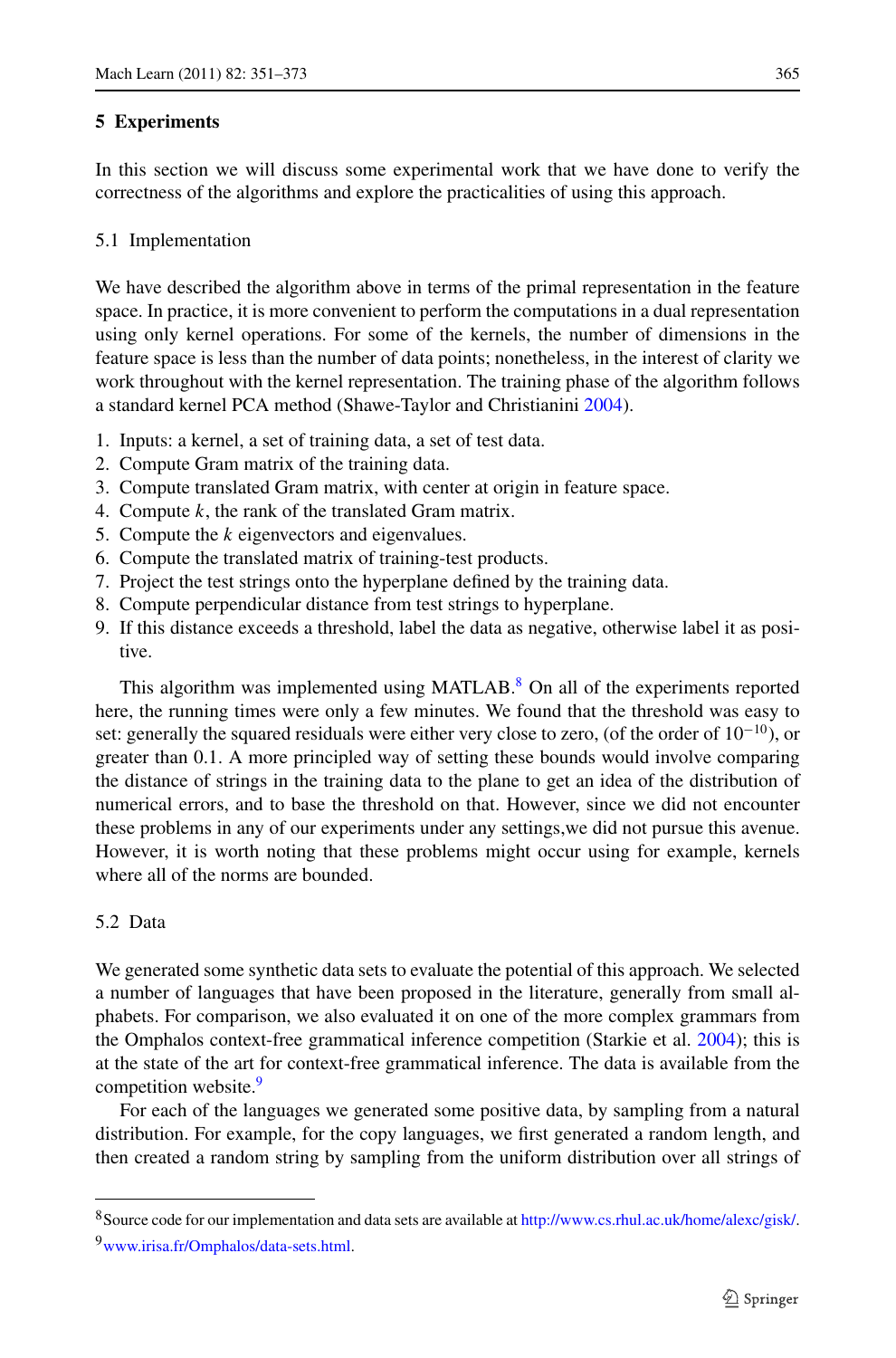that length. We then duplicated it to create the sample string. All of the positive data was generated IID. The lengths of the strings were generally less than 20, with a few exceptions: the strings from the Omphalos data set are much longer than this.

For evaluation we need both positive and negative data. Generating negative data is far from trivial: simply generating random strings in a similar way does not produce a test set sufficiently difficult to distinguish the true hypothesis from a similar but incorrect one, without using astronomical amounts of data—the same problem was encountered by the organisers of the Omphalos competition (Starkie et al. [2004](#page-22-0)). We thus generated the negative data sets 50% from random strings from a uniform distribution over strings, and 50% drawn from languages that are close to the true one. Thus for example, when testing languages like **An** − **Dn**, we generated samples from  $\{a^+b^+c^+d^+\}$  as well as from  $\{a, b, c, d\}^+$ .

For comparison, we also implemented two baseline systems, based on Hidden Markov Models, and Probabilistic Context Free Grammars. For the HMM system, we randomly initialised an HMM with a fully connected transition matrix and an explicit end-of-string transition for each state, for the PCFG system we used a CNF grammar. In both cases they were trained to convergence with respectively the Baum-Welch algorithm and the insideoutside algorithm. We then evaluated the test strings and labelled them as positive or negative according to whether the probability of the string was above a simple length-based threshold. Though slightly *ad hoc*, empirically we observed that this was sufficient to distinguish the language when the model structure was correct.

There are no practical baselines for learning context-sensitive languages.

#### 5.3 Languages

We tried a number of well-studied languages from computational and mathematical linguistics, as well as some variations, see Table [1.](#page-16-0) [10](#page-15-0) **Bracket** is the bracket (Dyck) language (i.e., *a*s and *b*s are balanced), which is known to be context-free. The corresponding phenomenon in natural language is center embedding, which seems to exist only in a very restricted form. **Even** is the set of all strings from  $\{a, b\}^*$  that are of even length, which is obviously a regular language. **ChinNr** is an abstract representation of Chinese number words (Radzinski [1991](#page-21-21)), **GermScramb** of German verb scrambling (according to Becker et al. [1992\)](#page-21-22). **AnBmCnDm** is known to be mildly context-sensitive but not expressible by Linear Indexed Grammars (LIG). The same holds for **MultCop** with  $k \ge 0$ . **DepBranch**, the dependent branches language, is mentioned in Vijay-Shanker et al. [\(1987](#page-22-12)) as an example of a language that cannot be generated by LIG. Note that **An** − **En** is also known to be beyond Tree Adjoining Grammars (TAG), in contrast to **An** − **Dn** and **AnBnCn**. The languages used in our training data are actually variants, where  $a^n$  is replaced by  $\{a, b\}^n$ ,  $b^n$  by  $\{c, d\}^n$  and so on. This was done to ensure that there were an exponentially large number of distinct strings in the language of bounded length. Without this precaution, simple memorization algorithms could seem to perform well. **Mix** (Bach [1981\)](#page-20-1) is another well-known example of a mildly context-sensitive language, and has been shown not to be expressible by TAG.

<span id="page-15-0"></span>**CrossDepDA** is a copy language with just one copy *w* of *v*, where *v* and *w* have a disjunct alphabet. **CrossDepCS** is a copy language with just one copy, and a center symbol that marks the boundary between the two subwords, **CrossDepND** is a copy language with one copy and no center marker.

<sup>10</sup>The results of this experimental evaluation were first discussed in Clark et al. [\(2006a\)](#page-21-23).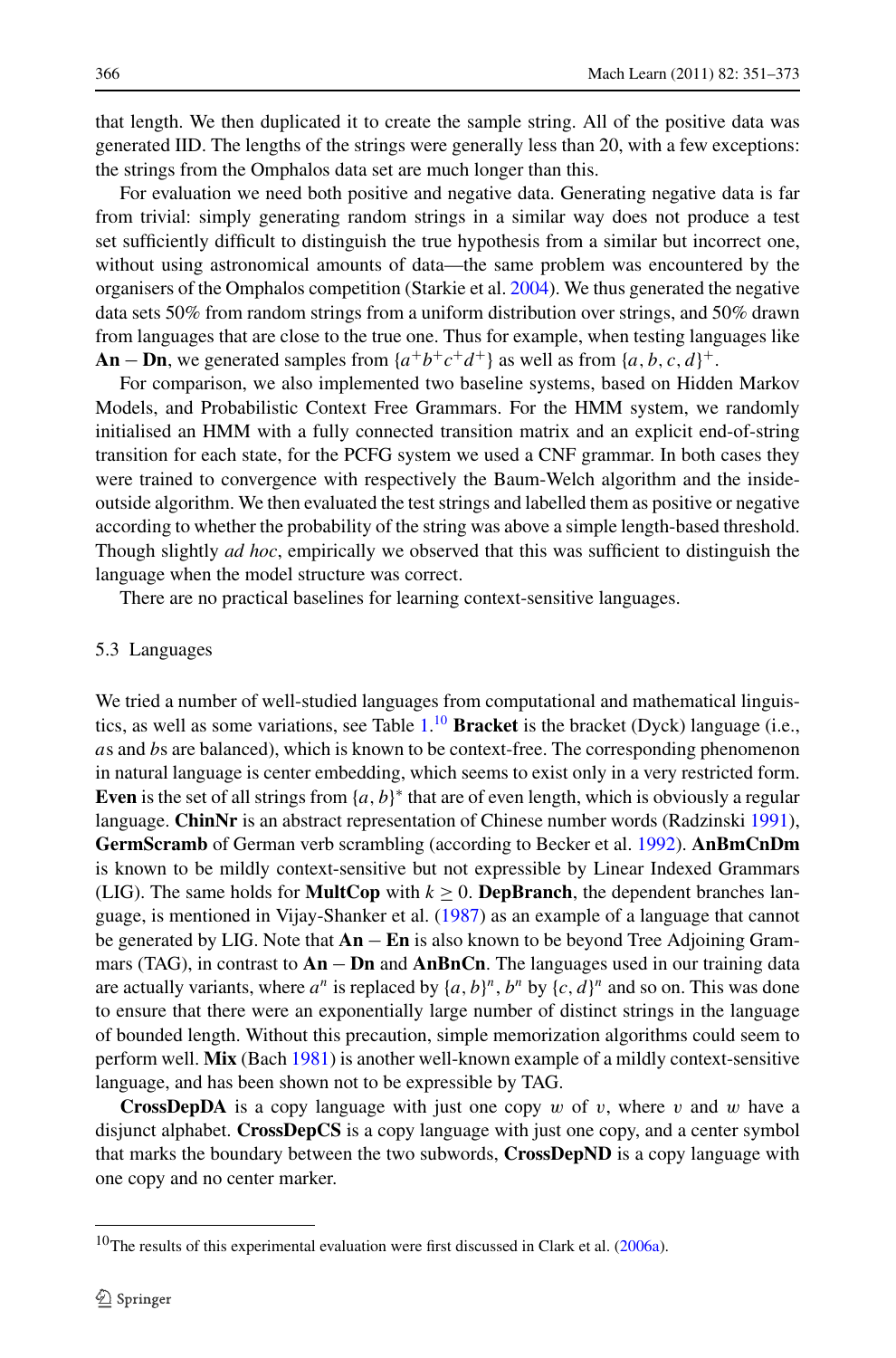<span id="page-16-0"></span>**Table 1** Definitions of target languages used. The column labeled 'Class' states whether the language is regular (REG), context-free (CF), mildly context-sensitive (MCS) or context-sensitive (CS). We use the map *z*, defined as  $z(a) = e$ ,  $z(b) = f$ ,  $z(c) = g$ ,  $z(d) = h$ .  $\pi(u)$  allows any permutation of the string *u*. Languages with an asterisk have had additional hard negative examples generated

| Name              | Class      | Definition                                             | Example strings        |
|-------------------|------------|--------------------------------------------------------|------------------------|
| <b>Bracket</b>    | СF         | ${ab, avb, vw \mid v, w \in Bracket}$                  | aaabbb, ab, aabbab     |
| PalinDisi         | CF         | $\{vw \mid v \in \{a, b, c, d\}^*, w^R = z(v)\}\$      | abcgfe, dh, bdhf       |
| Palin             | CF         | $\{vv^R   v \in \{a, b, c, d\}^*\}$                    | aa, bdaadb             |
| Even              | <b>REG</b> | $\{ \{a, b, c\}^{2n} \mid n \in \mathbb{N} \}$         | cbbabc, acab           |
| Chin $Nr$ *       | <b>CS</b>  | ${ab^{k_1} \dots ab^{k_r} \mid k_1 > \dots > k_r > 0}$ | abbbbabbb, abbbabbab   |
| Mix               | <b>MCS</b> | ${s \in \{a, b, c\}^* :  s _a =  s _b =  s _c}$        | bac, babcac            |
| <b>GermScramb</b> | <b>MCS</b> | $\{\pi(w)v \mid w = z(v), v \in \{a, b, c, d\}^+\}$    | dbhf, bdacfghe         |
| $AnBnCn *$        | <b>MCS</b> | ${a^n b^n c^n \mid n > 0}$                             | bde, abdcfe            |
| $An - Dn *$       | <b>MCS</b> | ${a^n b^n c^n d^n \mid n > 0}$                         | adfh, bbcdefhg         |
| $An - En *$       | <b>CS</b>  | $\{a^n b^n c^n d^n e^n \mid n > 0\}$                   | acegi, aadcfeghij      |
| <b>DepBranch</b>  | <b>CS</b>  | ${a^n b^m c^m d^l e^l f^n \mid n = m + l > 1}$         | aaaabcdddeeeffff       |
| <b>MultCop</b>    | <b>CS</b>  | $\{w^k \mid k > 0, w \in \{a, b\}^*\}$                 | babbab, abaabaaba      |
| $AnBmCnDm *$      | <b>MCS</b> | ${a^n b^m c^n d^m \mid n, m > 0}$                      | acfh, abaabccdeffeehgh |
| <b>CrossDepDA</b> | <b>MCS</b> | $\{v z f(v) \mid v \in \{a, b, c, d\}^*\}\$            | dbhf, cbdcgfhg         |
| <b>CrossDepCS</b> | <b>MCS</b> | $\{wxw \mid w \in \{a, b, c, d\}^*\}$                  | cxc, bdaxbda           |
| CrossDepND        | <b>MCS</b> | $\{ww \mid w \in \{a, \ldots, h\}^*\}\$                | cgcg, fcgefcge         |
| Omp4              | CF         | Omphalos problem 4                                     | Omphalos website       |

### 5.4 Results

Table [2](#page-17-0) displays the results of training the baseline models and kernel PCA with two different kernels on these languages.<sup>11</sup> We can see that in all but four cases the string kernel method performs very well, converging to a hypothesis with very small error, whereas the baseline methods overgeneralize. In particular for our motivating example from Swiss German, **CrossDepDA**, we see a zero error rate. The four cases in question are: **ChinNr** where the HMM model performs well by learning a simple regular approximation; **Even** where both of the baseline models correctly learn the hypothesis; **MultCop** which is a very hard language to learn (in fact one of the authors was unable to determine what language it was from the generated positive data alone) and **CrossDepND**, where in the absence of a center marker there are no features that can define the language. In these cases, where the string kernel method fails to produce an accurate hypothesis, it overgenerates significantly. In the case of **AnBmCnDm** the string kernel method overgeneralises slightly, but very plausibly by allowing empty strings (generalising  $> 0$  to  $> 0$ ). The string kernel method when applied to **Bracket** learns merely the hypothesis that there are equal numbers of *a*s and *b*s, but is incapable of learning that no prefix must violate the constraint that there are more *b*s than *a*s. HMM does well on **Bracket**, contrary to expectations, but merely by modeling some local features, even though it is CF. This is due to the fact that it is difficult to generate test data

<span id="page-16-1"></span><sup>&</sup>lt;sup>11</sup>Since the data sets are synthetic, it is not appropriate to compare the figures from different rows. The negative data has been generated to highlight the weaknesses of the various approaches.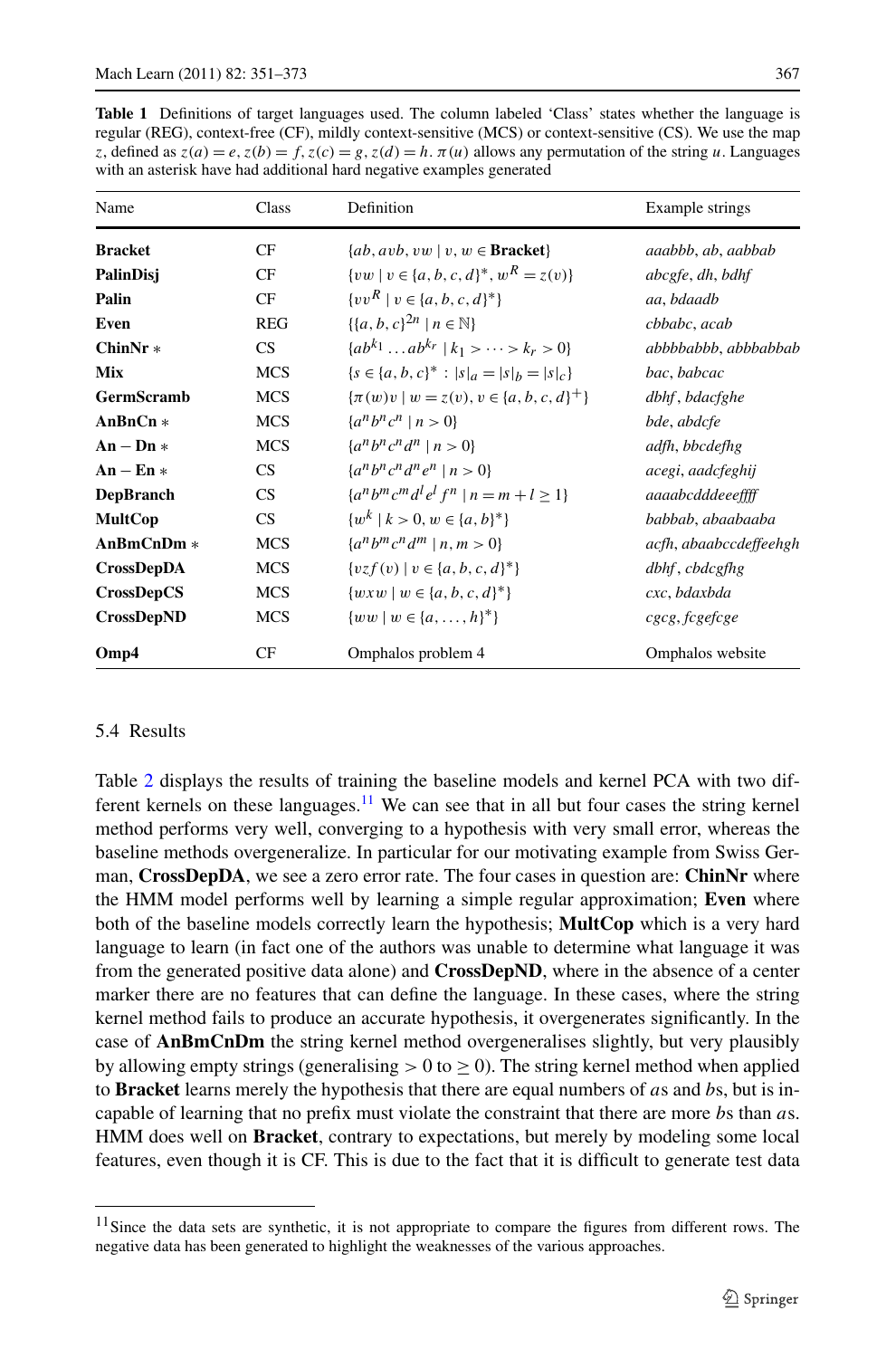|                                                                                                                                                                                                                                                                                                                                                                                                                                                                                                                                                                         |                 | Z<br>E |
|-------------------------------------------------------------------------------------------------------------------------------------------------------------------------------------------------------------------------------------------------------------------------------------------------------------------------------------------------------------------------------------------------------------------------------------------------------------------------------------------------------------------------------------------------------------------------|-----------------|--------|
|                                                                                                                                                                                                                                                                                                                                                                                                                                                                                                                                                                         | GapWeighted     |        |
|                                                                                                                                                                                                                                                                                                                                                                                                                                                                                                                                                                         |                 |        |
|                                                                                                                                                                                                                                                                                                                                                                                                                                                                                                                                                                         |                 | E<br>E |
|                                                                                                                                                                                                                                                                                                                                                                                                                                                                                                                                                                         | $1 + 2$ -subseq |        |
|                                                                                                                                                                                                                                                                                                                                                                                                                                                                                                                                                                         |                 |        |
|                                                                                                                                                                                                                                                                                                                                                                                                                                                                                                                                                                         | HMM             |        |
|                                                                                                                                                                                                                                                                                                                                                                                                                                                                                                                                                                         |                 |        |
|                                                                                                                                                                                                                                                                                                                                                                                                                                                                                                                                                                         | RCFG            |        |
| eature space. We could not complete the PCFG experiments for the Omphalos data set because of the length of the strings                                                                                                                                                                                                                                                                                                                                                                                                                                                 | $+/-$ Test      |        |
|                                                                                                                                                                                                                                                                                                                                                                                                                                                                                                                                                                         |                 |        |
| Table 2 Test results on various data sets; training sets all of size 100. For each data set we report the percentage error rate separately for positive and negative data (lower is<br>better). FP is the number of false positives as a percentage of the negative data, and FN is similarly the false negative rate. The kernels used are the 2-subsequence kernel and the<br>2-gap-weighted kernel with $\lambda = 0.5$ . In both cases we added the Parikh kernel. The R column reports the dimension of the subspace, equivalently the rank of the data set in the | Language        |        |

<span id="page-17-0"></span>

| anguage        | $\overline{\mathsf{N}}$ | $-$ Test<br>$\ddot{}$ | PCFG                                      |                  | HMM                         |                                 | $1 + 2$ -subseq                          |                                              |                                     | GapWeighted                                                                |         |                                         |
|----------------|-------------------------|-----------------------|-------------------------------------------|------------------|-----------------------------|---------------------------------|------------------------------------------|----------------------------------------------|-------------------------------------|----------------------------------------------------------------------------|---------|-----------------------------------------|
|                |                         |                       | 出                                         | $\overline{E}$   | 岊                           | $\Xi$                           | 丘                                        | E                                            | $\simeq$                            | $\mathbb{E}$                                                               | E       | $\approx$                               |
| <b>Bracket</b> |                         |                       | $\circ$                                   |                  | 3.4                         |                                 |                                          |                                              |                                     |                                                                            |         |                                         |
| PalinDisj      |                         |                       |                                           |                  |                             | $\infty$                        | $\begin{array}{c} 10.8 \\ 0 \end{array}$ |                                              | $\overline{c}$                      | $\begin{smallmatrix}10.8\0\end{smallmatrix}$                               |         |                                         |
| Palin          |                         |                       | $\begin{array}{c} 0.8 \\ 6.1 \end{array}$ |                  |                             | 2.9                             | 16.1                                     |                                              | $\overline{4}$                      | <b>16.</b>                                                                 |         |                                         |
| Even           |                         |                       | $\circ$                                   |                  |                             |                                 | 100                                      |                                              | $\overline{12}$                     | 100                                                                        |         |                                         |
| <b>ChinNr</b>  |                         |                       |                                           |                  |                             |                                 | $100\,$                                  |                                              |                                     | 100                                                                        |         |                                         |
| Mix            |                         |                       |                                           |                  | 36.0<br>94.6                | $\circ$                         | $\circ$                                  |                                              |                                     | $\circ$                                                                    |         |                                         |
| GermScramb     |                         |                       |                                           |                  | 973<br>2045<br>3754<br>3945 | $rac{6}{\circ}$ $rac{6}{\circ}$ |                                          |                                              | $5\frac{26}{2}$                     | $\circ$                                                                    | $\circ$ | $\overline{5}$                          |
| <b>AnBnCn</b>  |                         |                       |                                           |                  |                             |                                 | $\circ$ $\circ$                          |                                              | $17$ $32$                           | $\circ \circ \circ$                                                        | $\circ$ | $25$ $8$ $54$                           |
| $An - Dn$      |                         |                       |                                           |                  |                             |                                 | $\circ$ $\circ$                          |                                              |                                     |                                                                            | $\circ$ |                                         |
| $An - En$      |                         |                       |                                           |                  |                             | $\circ$                         |                                          |                                              |                                     |                                                                            | $\circ$ |                                         |
| DepBranch      |                         |                       |                                           |                  |                             |                                 | $\circ$                                  |                                              | $\tilde{S}$                         | $\circ$                                                                    | $\circ$ | $\overline{14}$                         |
| <b>AultCop</b> |                         |                       |                                           |                  |                             |                                 |                                          |                                              |                                     |                                                                            | $\circ$ | $\circ$                                 |
| AnBmCnDm       |                         |                       |                                           |                  |                             |                                 |                                          |                                              |                                     |                                                                            | $\circ$ |                                         |
| CrossDepDA     |                         |                       |                                           | $\circ$          | 5.7                         | $0$ $12$ $0$ $4$ $7$ $1$ $6$    |                                          | $\circ$                                      | $\frac{1}{2}$ 2 2 2 4 $\frac{1}{2}$ | $\begin{bmatrix} 100 \\ 0.8 \\ 0 \\ 0 \\ 0 \\ 100 \\ 0 \\ 0 \end{bmatrix}$ | $\circ$ | $\begin{array}{c} 42 \\ 36 \end{array}$ |
| CrossDepCS     |                         |                       |                                           | $\frac{1}{5}$ .0 | $8.7\,$                     |                                 |                                          |                                              |                                     |                                                                            | $\circ$ | 27<br>72<br>325                         |
| CrossDepND     |                         |                       | 64.2                                      |                  | 76.3<br>17.4                |                                 |                                          | $\begin{array}{c} 0 \\ 6.7 \\ 0 \end{array}$ |                                     |                                                                            |         |                                         |
| Omphalos       |                         |                       |                                           | Ī                |                             | 0.4                             |                                          |                                              |                                     |                                                                            |         |                                         |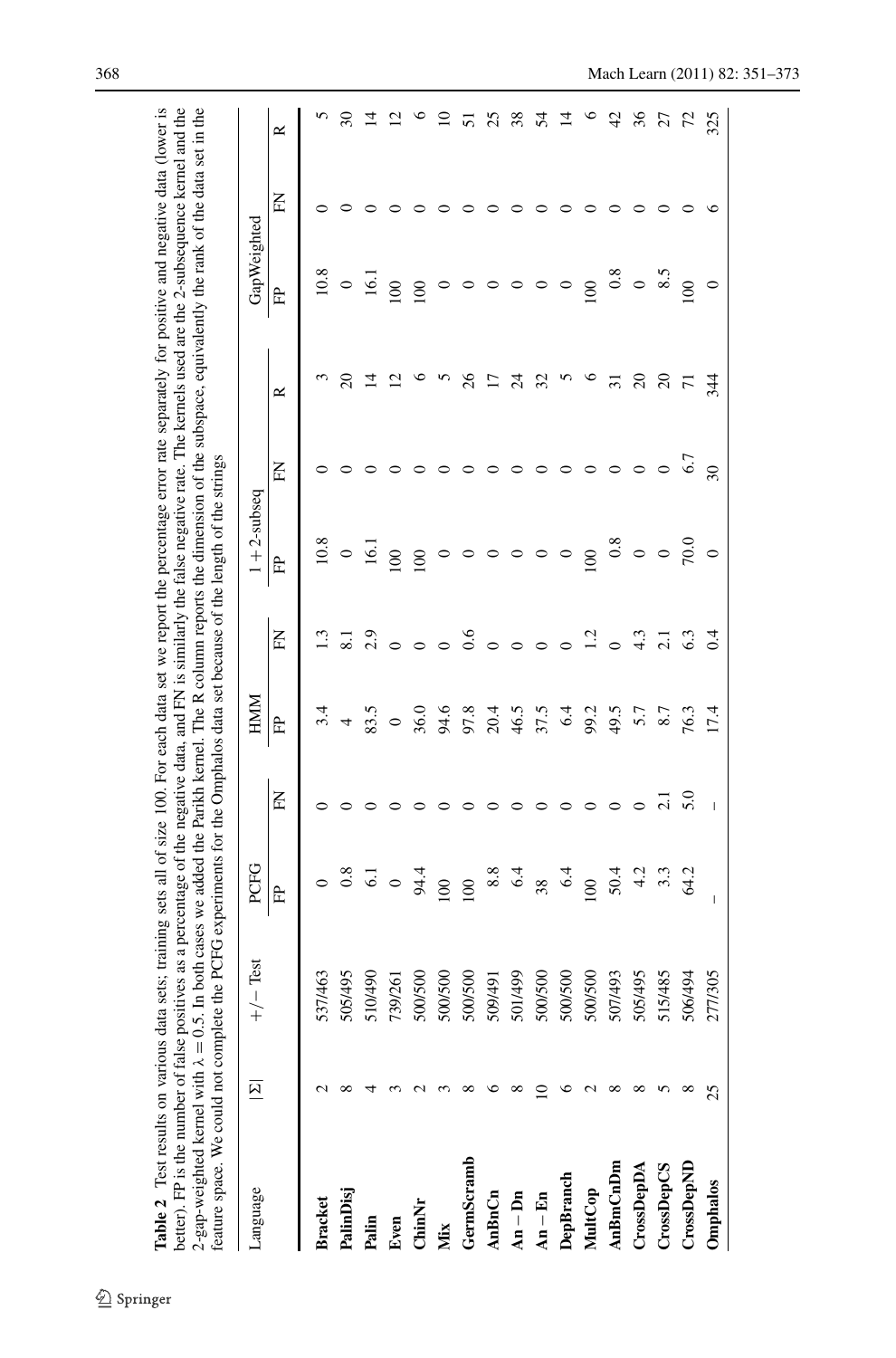for **Bracket**. In order to penalize methods that depend on local features, bracket sequences should be used that represent heavily skewed trees.

The kernel approach performs well on **CrossDepDA** and **CrossDepCS**. Either the disjunct alphabet or the inclusion of a center marker are sufficient for the kernel method to perform well. Note that although both kernels score perfectly on **CrossDepDA**, the 1+2 subsequence kernel will give false positives with certain strings such as *abbafeef* : strings of this type are so rare that they don't show up in test sets of this size. The Omphalos data is from a much more complex grammar, and consists of much longer strings. We were therefore unable to use the PCFG algorithm, because the time complexity of the inside-outside algorithm is cubic in the length of the strings. Although neither of these kernels can induce an accurate representation, some structure has been learned, even though, as the high rank of the induced representations indicates, it overgenerated substantially.

In general, if the subspaces are of high rank with respect to the feature space, then this is a clue that the algorithm has failed to capture significant structure. Indeed **CrossDepND** illustrates this perfectly: the dimension of the feature space with an alphabet size of 8 is 72 for both kernels, and the rank is 71 or 72. We do not report results here for kernels with longer features; on the same data sets, with  $k = 3$ , we have a very large number of false negatives, because the rank of the languages becomes very much higher. For example, on the **GermScramb** data set, with  $k = 3$  the false positive rate goes up to 94% with a rank of 94. With the longer features the rank of this language has increased to 914, so the span of the training data, which has size 100, is clearly insufficient.

### **6 Discussion**

When the target language is a planar language for the kernel being used, the algorithm converges rapidly and exactly. Clearly, the dimension of the hyperplane (equivalently, the rank of the data in the feature space) is the key factor. Denoting this by *r*, it is clear that any exact representation of the hypothesis requires at least *r* points that are independent in the feature space. Empirically we observed that the hypothesis converged rapidly after the first *r* points. Conversely, when the language being learned is not exactly expressible as a hyperplane, the hypothesis converged to a superset of the target language. Thus in general, for sufficiently large amounts of data, we observe false positives but no false negatives. In some cases this superset was the whole monoid,  $\Sigma^*$ ; for example the language **Even**. This is a good example of a comparatively simple, regular language that cannot be represented as a hyperplane by any of the kernels that we use here. Of course, it would be easy to rectify this by considering a kernel that also had features corresponding to  $\phi_n(w) = 1$  iff  $|w|$  is divisible by *n*. This language is easily learnable by the HMM baseline, surprising as it may seem. Overall, the string kernel method performs very well on these languages, and outperforms the baselines in general, especially in the context-sensitive cases.

The main computational bottleneck with this algorithm is the eigendecomposition of the *Gram* matrix, which means that the algorithm is cubic in the number of strings in the sample. However, there are more efficient algorithms which exploit the generally low rank of the *Gram* matrix in these applications (incomplete Cholesky factorisation) which allow algorithms that are linear in the amount of data. In our experiments we found that the learning was reasonably rapid on standard workstations for data sizes up to about 1000 strings, without any optimisation.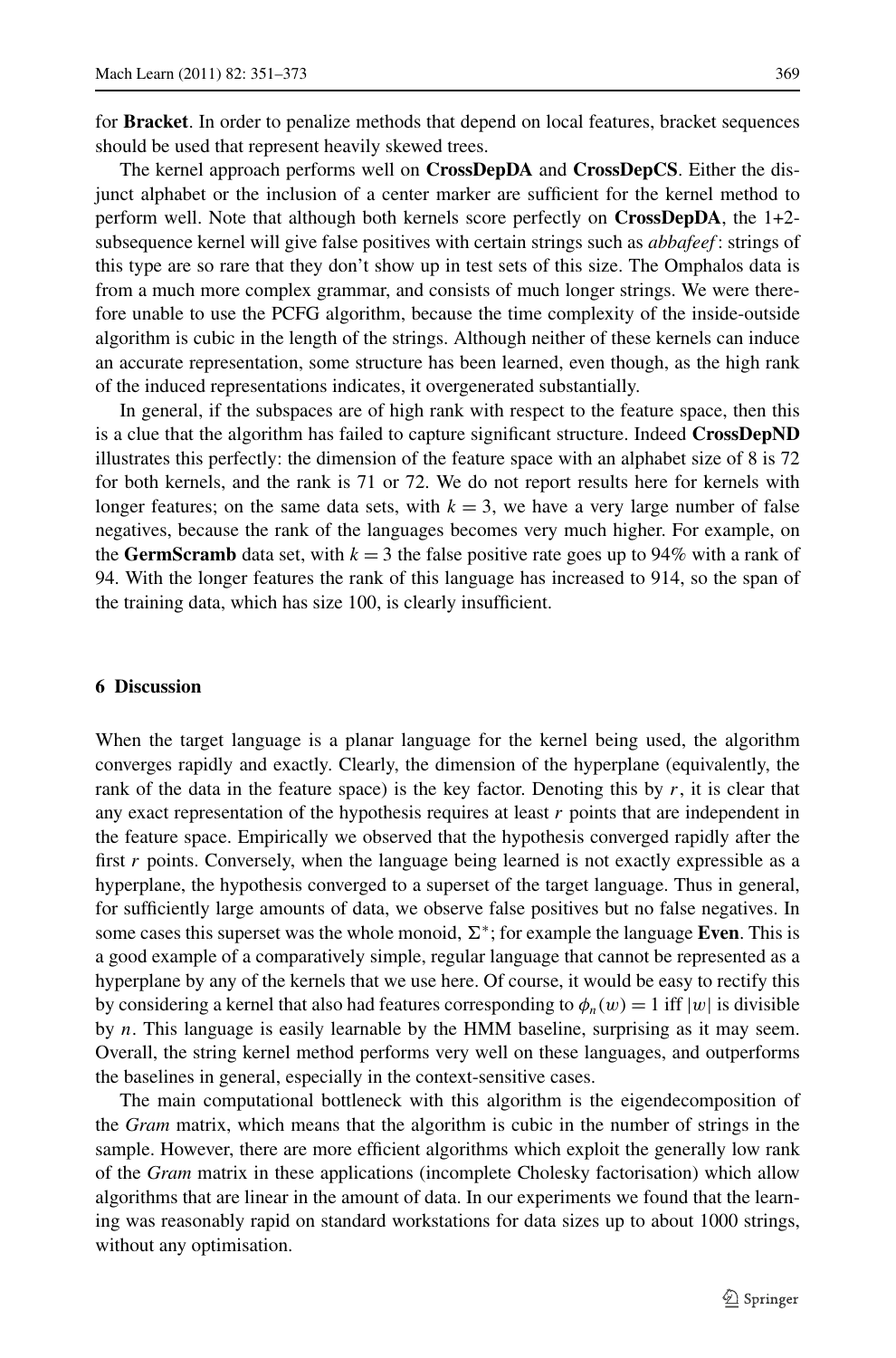#### 6.1 Related work

To the best of our knowledge, string kernels have not been used in this way before. The idea of using linear equations to define languages was discussed in Salomaa ([2005\)](#page-22-3), but the connection with string kernels has not been noted.

As discussed in the introduction, recent work by Kontorovich and others explored the use of string kernels for grammar induction; the approaches defined there work in a distributionfree paradigm from positive and negative data.

In Heinz ([2010\)](#page-21-24), the notion of *string extension learning* was introduced. The basic idea is that strings from a given language are mapped (extended) to an element of the generating grammar, so a learner can update its hypothesis by simply computing the union of its previous hypothesis and the yield of the string extension function applied to the current observation. Such string extension learners are obviously incremental, globally consistent, and locally conservative.

It is easy to see that any such function can be regarded as the embedding function of a string kernel, so the examples considered in Heinz [\(2010](#page-21-24)) can easily be dealt with in our approach. For example, the *k* factor languages are equivalent to the *k*-testable languages which can be learned with the *k*-spectrum kernel, the Strictly *k*-Piecewise languages are defined in terms of non-contiguous subsequences of length *k* which can be learned with the fixed length subsequences kernel. More formally, using the notation of Heinz [\(2010](#page-21-24)), given a string extension learner with a set *A* and a function  $f: \Sigma^* \to \mathcal{P}_{\text{fin}}(A)$ , a function from strings to finite subsets of A, we can define a vector space *H(A)*whose dimensions are indexed by the elements of  $A$ . We will let  $1_a$  denote the unit vector in  $H(A)$  corresponding to  $a \in A$ . We then replace the string extension map *f* by a map  $\phi_f$  into  $H(A)$  which is defined such that  $\phi_f(w) \cdot 1_a = 1$  if  $a \in f(w)$  and 0 if *a* is not in  $f(w)$ . For a given  $G \subseteq A$ , the language defined by *G* is defined as  $L_f(G) = \{w \in \Sigma^* : f(w) \subseteq G\}$ . It is easy to see that if  $w \in L_f(G)$ , then  $\phi(w)$  lies in the |*G*|-dimensional hyperplane spanned by  $\{1_a | a \in G\}$ , and that any string mapping to a point in this hyperplane will also be in  $L_f(G)$ .

In terms of the results, there have been very few grammatical inference algorithms that have worked with representations capable of learning context-sensitive languages. The only such algorithm known to the authors was presented in Yoshinaka [\(2009](#page-22-13)) which generalized the notion of substitutable context-free language (Clark and Eyraud [2007](#page-21-4)) to include *m*-dimensional substitutable languages. This allows efficient induction of classes that contain mildly context-sensitive languages. However, a the author himself points out, even an extended version of his approach cannot deal with very simple mildly context-sensitive languages such as  $\{a^n \# a^n | n \geq 1\}$ ,  $L_{\text{reverse}}$ , and  $L_{\text{copy}}$ .

In Becerra-Bonache and Yokomori [\(2004](#page-20-2)), an algorithm was presented that learns simple external contextual grammars (SECGs) from positive data, these generate mildly contextsensitive languages. This algorithm is exponential, but the later Oates et al. ([2005\)](#page-21-25) presents a polynomial-time learning algorithm for the same class. A careful reading of this work reveals that the setting is weaker than learning from positive data; a parameter *d*, the value of which is accessible to the learner, determines the maximum depth of derivations included in the characteristic set, and these are exhaustively generated. Thus, the learner is provided with some extra information not normally present in the identification in the limit paradigm. Finite elasticity of this class was shown in Becerra-Bonache ([2006\)](#page-20-3).

A fundamentally different approach to learning context-sensitive languages is discussed in Sempere [\(2008](#page-22-14)). There, the approach is restricted to learning from structured data, i.e., derivations as opposed to strings. Since the learner is supplied with more information than in our setting, the two approaches are not comparable.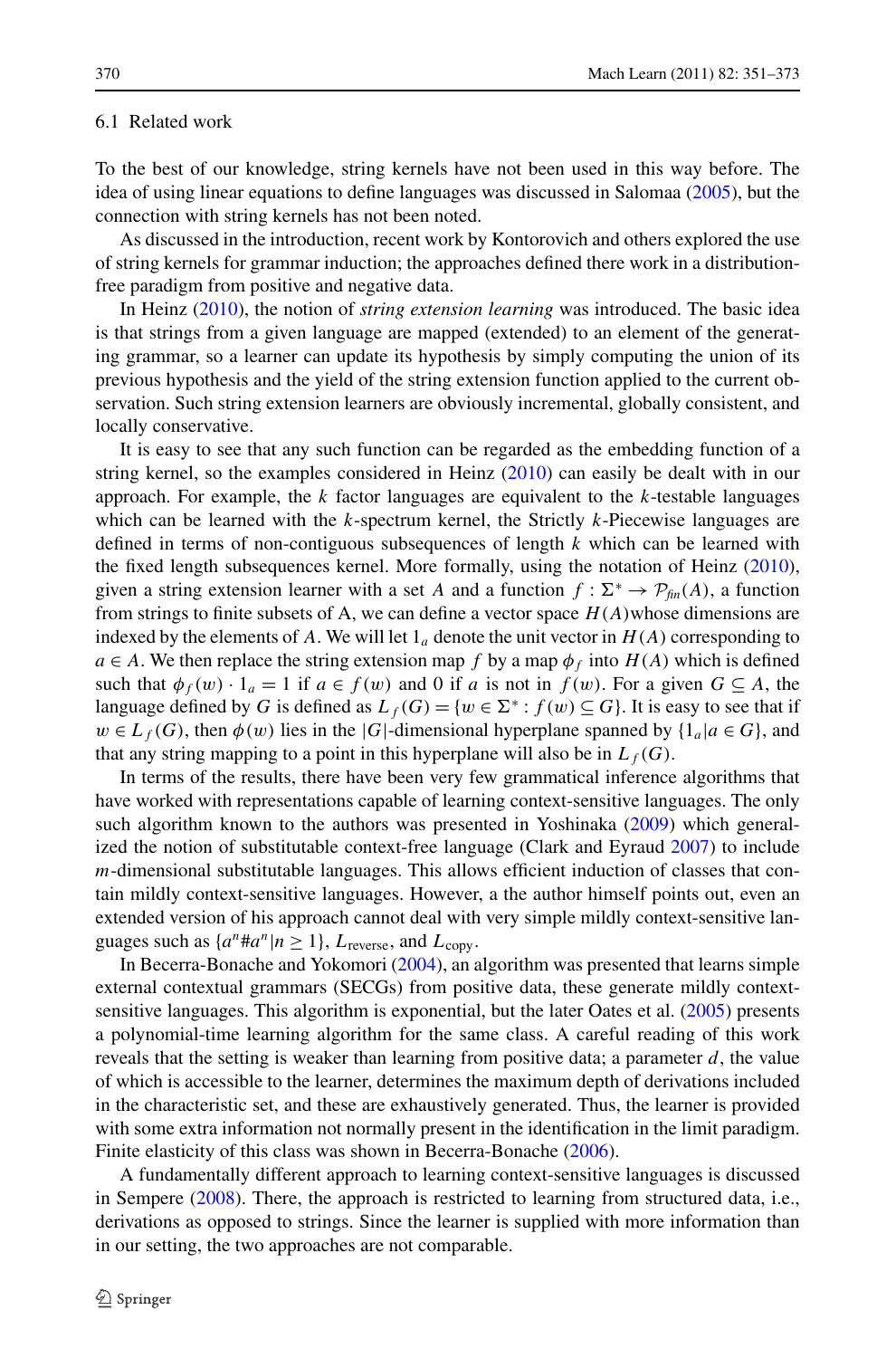Apart from these papers, some results are known that are purely theoretical and allow unbounded computation: Shinohara [\(1990\)](#page-22-15) proves learnability for context-sensitive grammars with a length bound on the rules, but gives no algorithm. The only relevant results that we are familiar with is a body of work using neural networks (Chalup and Blair [1999\)](#page-21-26). These papers show that under a suitable, carefully tuned training regime, various types of neural network are capable of learning some of the examples that we considered. However, these approaches do not generalise well, are hard to train, and have no theoretical guarantees.

The choice of kernel is clearly very important here: there are a number of other kernels that can be devised that might be able to learn other classes of languages. One of the surprising aspects of this approach is that even when the induced feature space is of quite small dimension, the representational power of the formalism is quite high.

Hyperplanes are in some sense the easiest sets of points to learn in a Hilbert space. While they are effective for some languages, there are other languages, such as  $\{a^n b^m \mid n > m > 0\}$ , which do not form hyperplanes but rather half-spaces. These of course can be learned using, for example, the generalised portrait algorithm. Similarly other structures such as manifolds, or clusters on hyperplanes, would be learnable using other techniques, and would define other classes of languages. Substantial amount of research has been carried out in learning such structures in other fields of machine learning. In this context, the work of Crammer and Singer ([2003\)](#page-21-27) is significant. They study the general problem of finding minimum volume ellipsoids that contain given points in a Bregmanian space. In the case of the models we consider here, it is important to consider examples that may be of arbitrary length, and thus, given the kernels we use, arbitrarily far away from the origin. Thus an enclosing volume, rather than a plane, leads to a very different set of solutions. Indeed, with these kernels it would lead to models that only define finite languages, which is undesirable for language theoretic considerations. Nonetheless this does suggest directions for future work: in particular it is unrealistic to assume that every example we receive will be grammatical. This would mean we should try to find a plane that does not necessarily include every single point we observe but rather allows a fraction to lie at some distance from the plane.

#### **7 Conclusion**

<span id="page-20-0"></span>We have put forward a new representation for languages, as hyperplanes in an induced feature space, and shown that these languages can be efficiently learned from positive data. We have demonstrated that this class of languages includes linguistically interesting contextsensitive languages that are not learnable with current grammatical inference techniques.

<span id="page-20-3"></span><span id="page-20-1"></span>**Acknowledgements** This work has been partially supported by the EU funded PASCAL Network of Excellence on Pattern Analysis, Statistical Modelling and Computational Learning.

### <span id="page-20-2"></span>**References**

- Asveld, P. R. J. (2006). Generating all permutations by context-free grammars in Chomsky normal form. *Theoretical Computer Science*, *354*(1), 118–130.
- Bach, E. (1981). Discontinuous constituents in generalized categorial grammars. In North east linguistics society (NELS 11) (pp. 1–12).
- Becerra-Bonache, L. (2006). *On the learnability of mildly context-sensitive languages using positive data and correction queries*. Ph.D. thesis, Universitat Rovira i Virgili, Tarragona, Spain.
- Becerra-Bonache, L., & Yokomori, T. (2004). Learning mild context-sensitiveness: Toward understanding children's language learning. In G. Paliouras & Y. Sakakibara (Eds.), *Lecture notes in computer science: Vol. 3264*. *ICGI* (pp. 53–64). Berlin: Springer.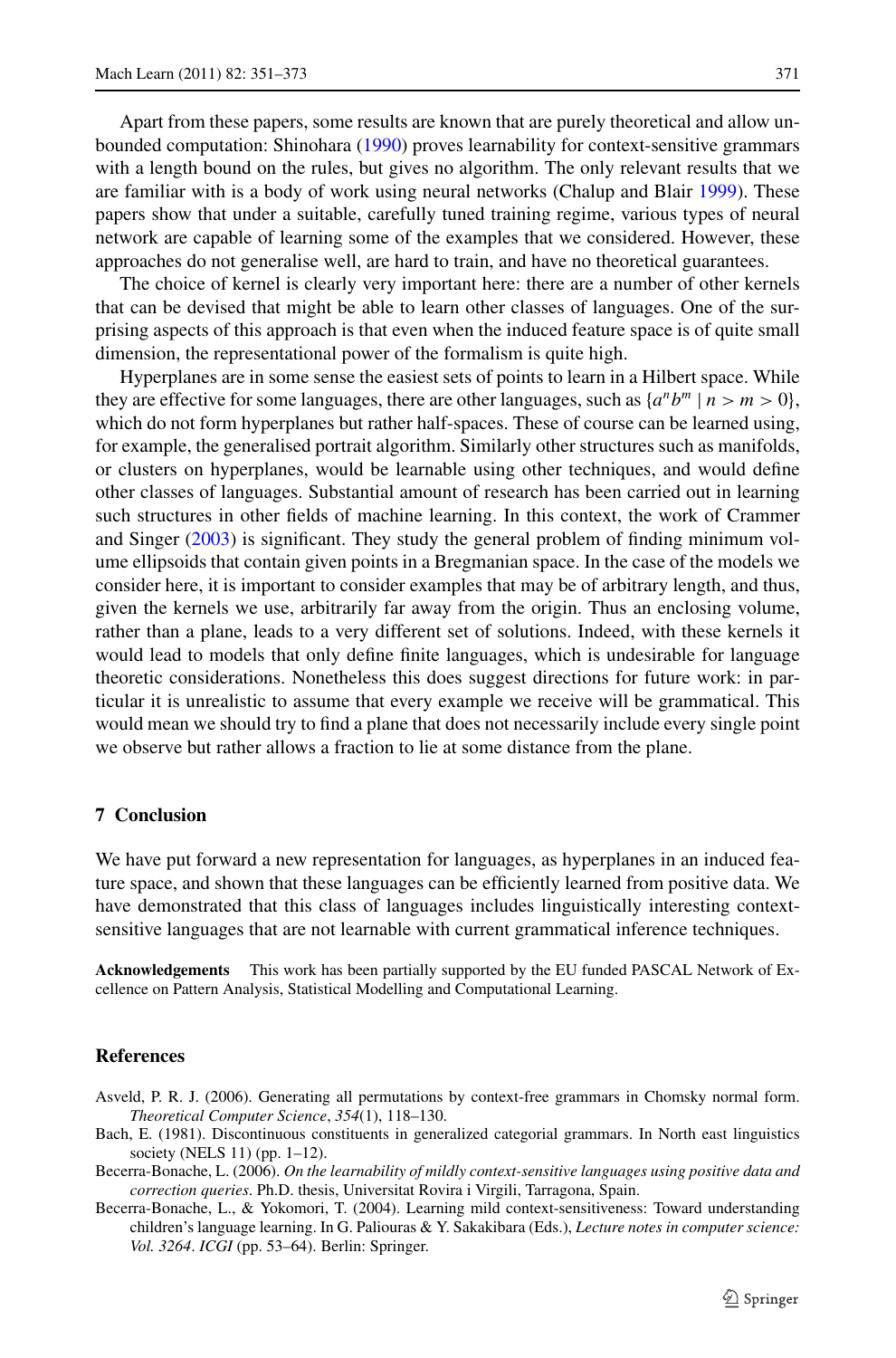- <span id="page-21-26"></span><span id="page-21-22"></span><span id="page-21-3"></span><span id="page-21-2"></span><span id="page-21-0"></span>Becker, T., Rambow, O., & Niv, M. (1992). *The derivational generative power of formal systems or scrambling is beyond LCFRS* (Tech. Rep. 92–38). Institute For Research in Cognitive Science, University of Pennsylvania.
- <span id="page-21-4"></span><span id="page-21-1"></span>Chalup, S., & Blair, A. D. (1999). Hill climbing in recurrent neural networks for learning the  $a^n b^n c^n$  language. In *Proceedings of the sixth international conference on neural information processing* (pp. 508– 513).
- <span id="page-21-13"></span>Chomsky, N. (1956). Three models for the description of language. *IRE Transactions on Information Theory*, *2*, 113–124.
- <span id="page-21-23"></span>Clark, A. (2006). PAC-learning unambiguous NTS languages. In *Proceedings of the 8th international colloquium on grammatical inference (ICGI)* (pp. 59–71).
- <span id="page-21-12"></span>Clark, A. (2007). Learning deterministic context free grammars: the Omphalos competition. *Machine Learning*, *66*(1), 93–110.
- Clark, A., & Eyraud, R. (2007). Polynomial identification in the limit of substitutable context-free languages. *Journal Machine Learning Research*, *8*, 1725–1745.
- <span id="page-21-11"></span>Clark, A., & Thollard, F. (2004). PAC-learnability of probabilistic deterministic finite state automata. *Journal of Machine Learning Research*, *5*, 473–497.
- <span id="page-21-27"></span>Clark, A., & Watkins, C. (2008). Some alternatives to Parikh matrices using string kernels. *Fundamenta Informaticae*, *84*(3–4), 291–303.
- <span id="page-21-15"></span>Clark, A., Costa Florêncio, C., & Watkins, C. (2006a). Languages as hyperplanes: grammatical inference with string kernels. In *ECML, 17th European conference on machine learning* (pp. 90-101). Berlin: Springer.
- <span id="page-21-17"></span>Clark, A., Costa Florêncio, C., Watkins, C., & Serayet, M. (2006b). Planar languages and learnability. In *Proceedings of the international conference on grammatical inference* (pp. 148–160). Tokyo: Springer.
- <span id="page-21-5"></span>Cortes, C., Kontorovich, L., & Mohri, M. (2007). Learning languages with rational kernels. In *Lecture notes in computer science: Vol. 4539*. *Proceedings of the 20th annual conference on learning theory (COLT 2007)* (pp. 349–364). Heidelberg: Springer.
- <span id="page-21-24"></span><span id="page-21-14"></span>Crammer, K., & Singer, Y. (2003). Learning algorithms for enclosing points in Bregmanian spheres. In *16th annual conference on learning theory* (p. 388). Berlin: Springer.
- <span id="page-21-6"></span>de la Higuera, C. (1997). Characteristic sets for polynomial grammatical inference. *Machine Learning*, *27*(2), 125–138.
- <span id="page-21-19"></span>Floyd, S., & Warmuth, M. (1995). Sample compression, learnability, and the Vapnik-Chervonenkis dimension. *Machine Learning 21*(3), 269–304.
- <span id="page-21-20"></span>Gentner, T. Q., Fenn, K. M., Margoliash, D., & Nusbaum, H. C. (2006). Recursive syntactic pattern learning by songbirds. *Nature*, *440*, 1204–1207. DOI [10.1038/nature04675](http://dx.doi.org/10.1038/nature04675). [http://www.isrl.uiuc.edu/~amag/](http://www.isrl.uiuc.edu/~amag/langev/paper/gentner06songbirds.html) [langev/paper/gentner06songbirds.html](http://www.isrl.uiuc.edu/~amag/langev/paper/gentner06songbirds.html).
- <span id="page-21-7"></span>Gold, E. M. (1967). Language identification in the limit. *Information and Control*, *10*, 447–474.
- <span id="page-21-16"></span>Heinz, J. (2010). String extension learning. In *Proceedings of the 48th annual meeting of the Association for Computational Linguistics*. Uppsala, Sweden.
- <span id="page-21-10"></span>Huybregts, R. (1984). The weak inadequacy of context-free phrase structure grammars. In G. J. de Haan, M. Trommelen, & W. Zonneveld (Eds.), *Van Periferie naar Kern*. Dordrecht: Foris.
- <span id="page-21-9"></span>Kanazawa, M. (1994). *A note on language classes with finite elasticity* (Tech. Rep. CS-R9471). CWI, Amsterdam.
- <span id="page-21-18"></span>Kanazawa, M. (1998). *Learnable classes of categorial grammars*. *CSLI publications*, Stanford: Stanford University, distributed by Cambridge University Press.
- <span id="page-21-25"></span>Kearns, M., & Valiant, L. G. (1989). Cryptographic limitations on learning boolean formulae and finite automata. In *21st annual ACM symposium on theory of computation* (pp. 433–444). New York: ACM.
- Kearns, M., & Vazirani, U. (1994). *An introduction to computational learning theory*. Cambridge: MIT Press.
- <span id="page-21-8"></span>Kontorovich, L., Cortes, C., & Mohri, M. (2006). Learning linearly separable languages. In *Algorithmic learning theory, 17th international conference* (pp. 288–303).
- <span id="page-21-21"></span>Lodhi, H., Saunders, C., Shawe-Taylor, J., Cristianini, N., & Watkins, C. (2002). Text classification using string kernels. *Journal of Machine Learning Research*, *2*, 419–444.
- Motoki, T., Shinohara, T., & Wright, K. (1991). The correct definition of finite elasticity: Corrigendum to identification of unions. In *The fourth workshop on computational learning theory*. San Mateo: Morgan Kaufmann.
- Oates, T., Amstrong, T., Becerra-Bonache, L., & Atamas, M. (2005). A polynomial time algorithm for inferring grammars for mildly context sensitive languages. In *Workshop on grammatical inference applications: successes and future challenges* (pp. 61–65). Edinburgh, Scotland.
- Parikh, R. J. (1966). On context-free languages. *Journal of the ACM*, *13*(4), 570–581.
- Radzinski, D. (1991). Chinese number-names, tree adjoining languages, and mild context-sensitivity. *Computational Linguistics 17*(3), 277–299.